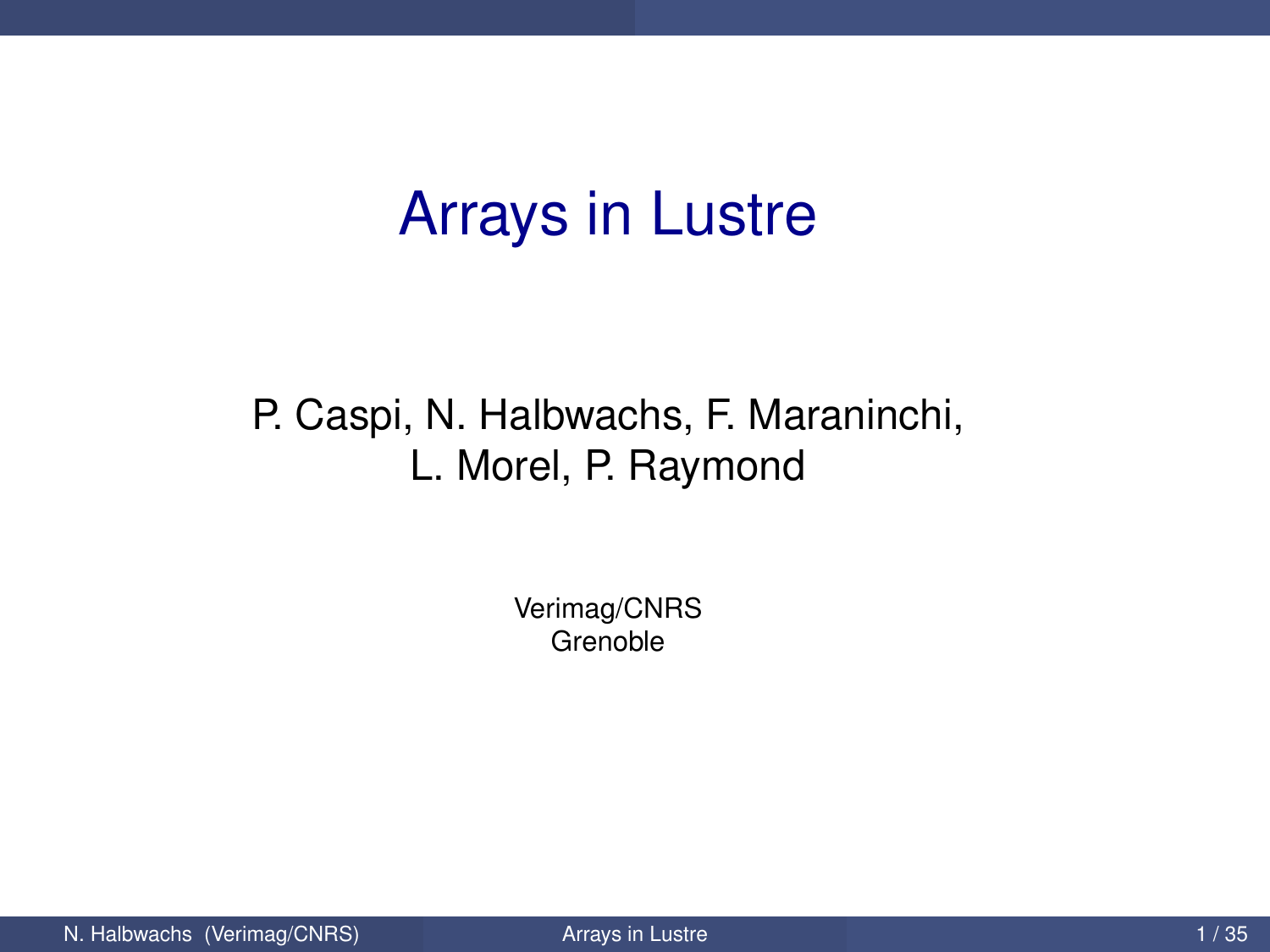

<span id="page-1-0"></span>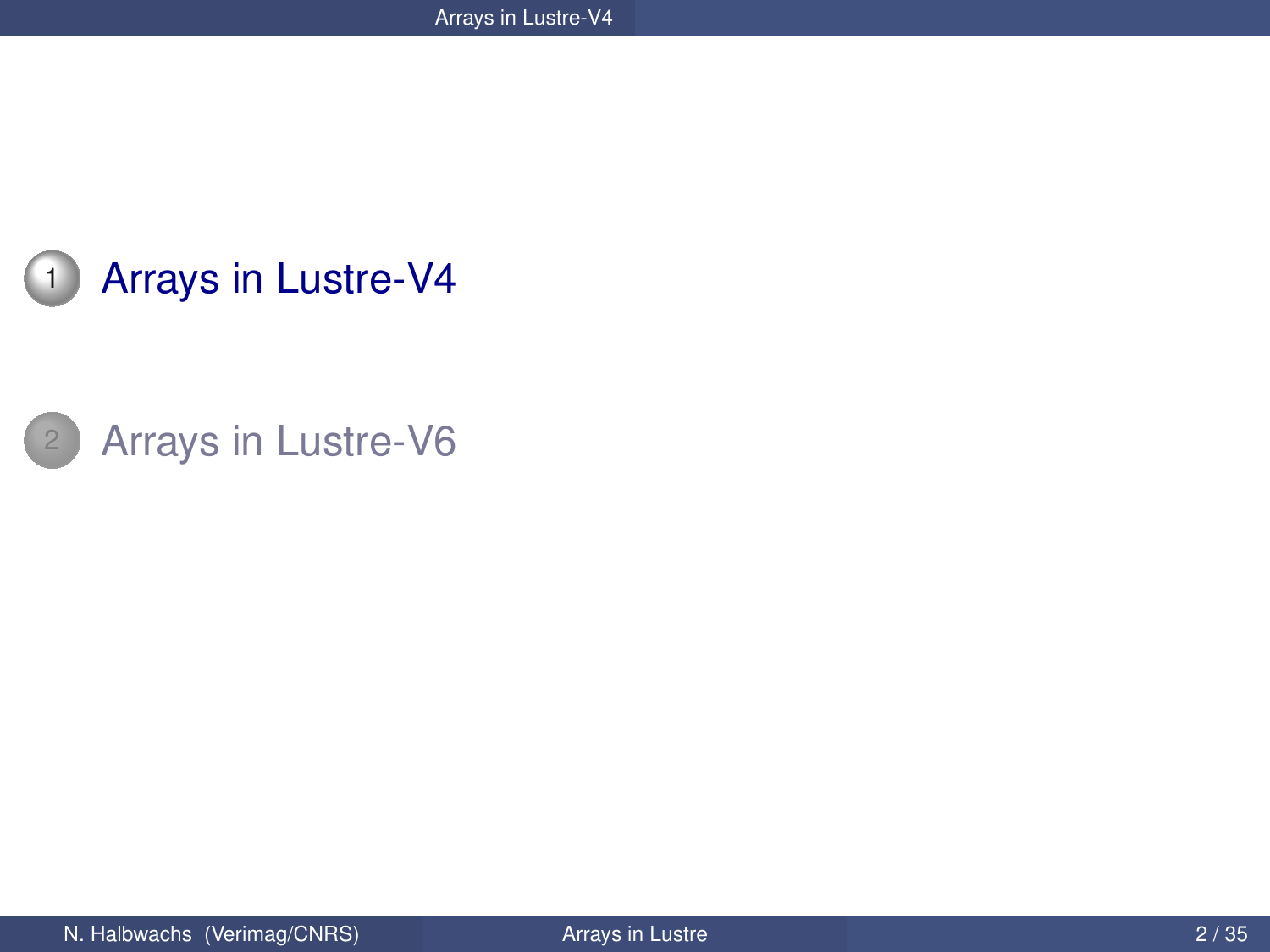# Arrays in Lustre-V4 [Rocheteau 92]

Introduced for hardware description (register, regular circuits), and verification (scalable examples).

Expanded by the front-end

Constraints:

- Introduce an array mechanism that fits the general data-flow philosophy of the language
- <span id="page-2-0"></span>Don't introduce the possibility of unpredictable runtime errors (index out of bounds)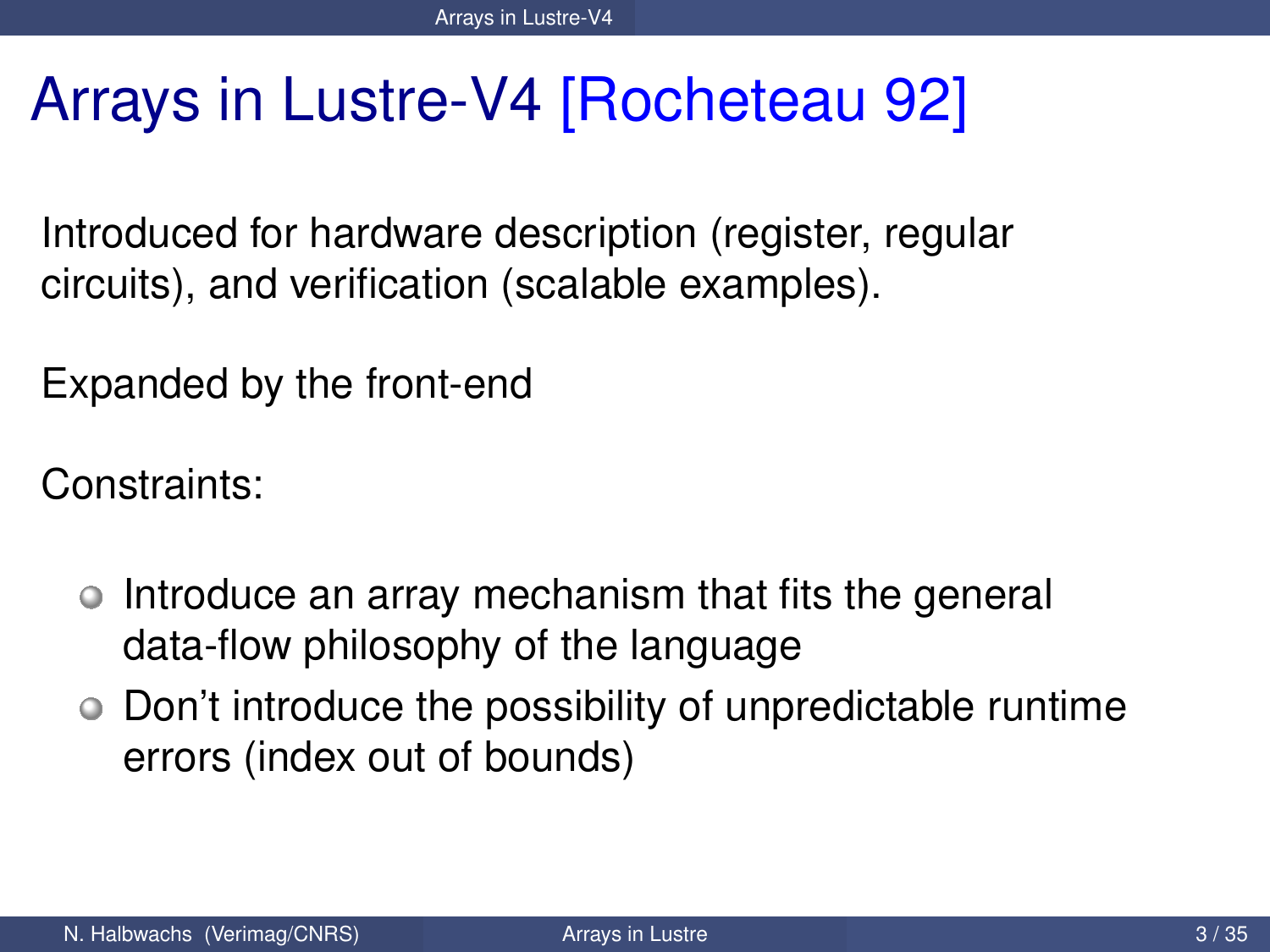```
T : \int 42:
const SIZE = 16;
type register = boolˆSIZE ;
R : register ;
```
(SIZE is an integer constant known at compile time)

```
Equations (as usual)
  R = Exp:
```
<span id="page-3-0"></span>(Exp is an expression of type register)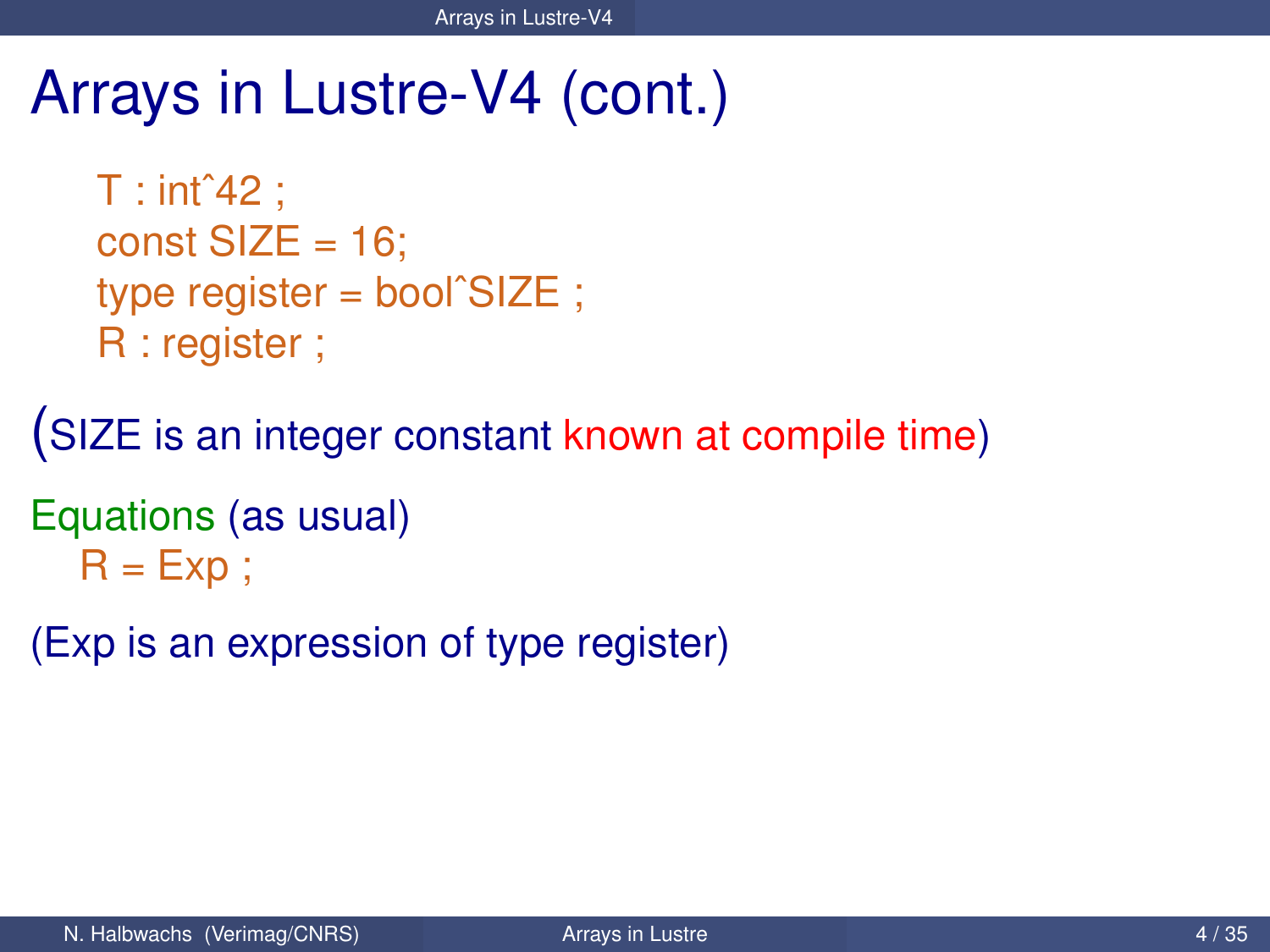### Access to array elements

Let A be an array of size *n*. Its elements are

<span id="page-4-0"></span>A[0], A[1], . . . A[n-1]

A[i] is legal if i is an integer constant known at compile time, with  $0 < i < n-1$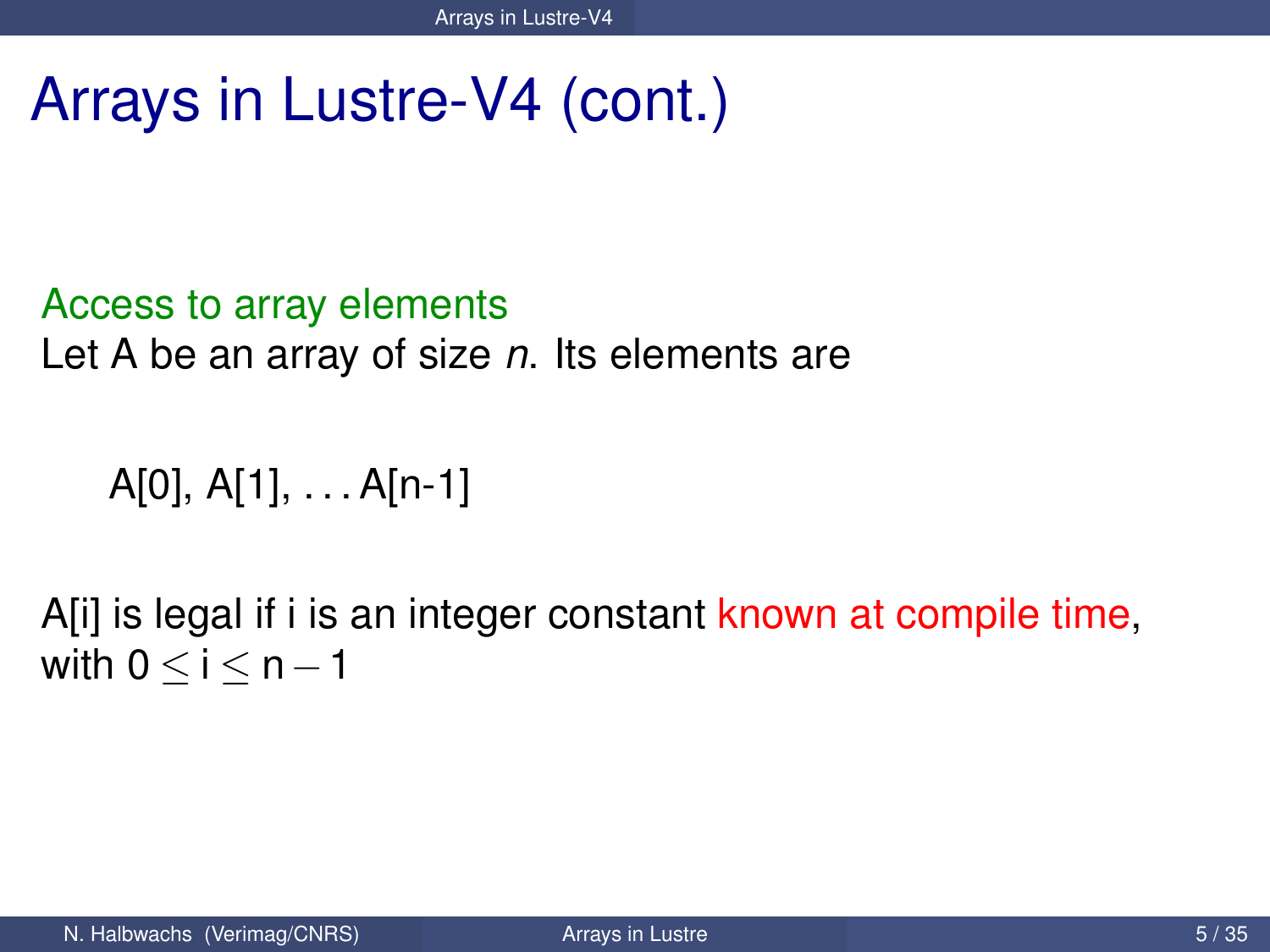Constructors:  $[0, 3, 2]$  true<sup> $3$ </sup> = [true, true, true] Slices:

<span id="page-5-0"></span>
$$
A[2..5] = [A[2], A[3], A[4], A[5]]
$$
  
\n
$$
A[5..2] = [A[5], A[4]. A[3], A[2]]
$$
  
\n
$$
A[i..j] = \begin{cases} [A[i], A[i+1], ..., A[j] & \text{if } i \le j \\ [A[i], A[i-1], ..., A[i] & \text{if } j < i \end{cases}
$$

(i and j are static constants)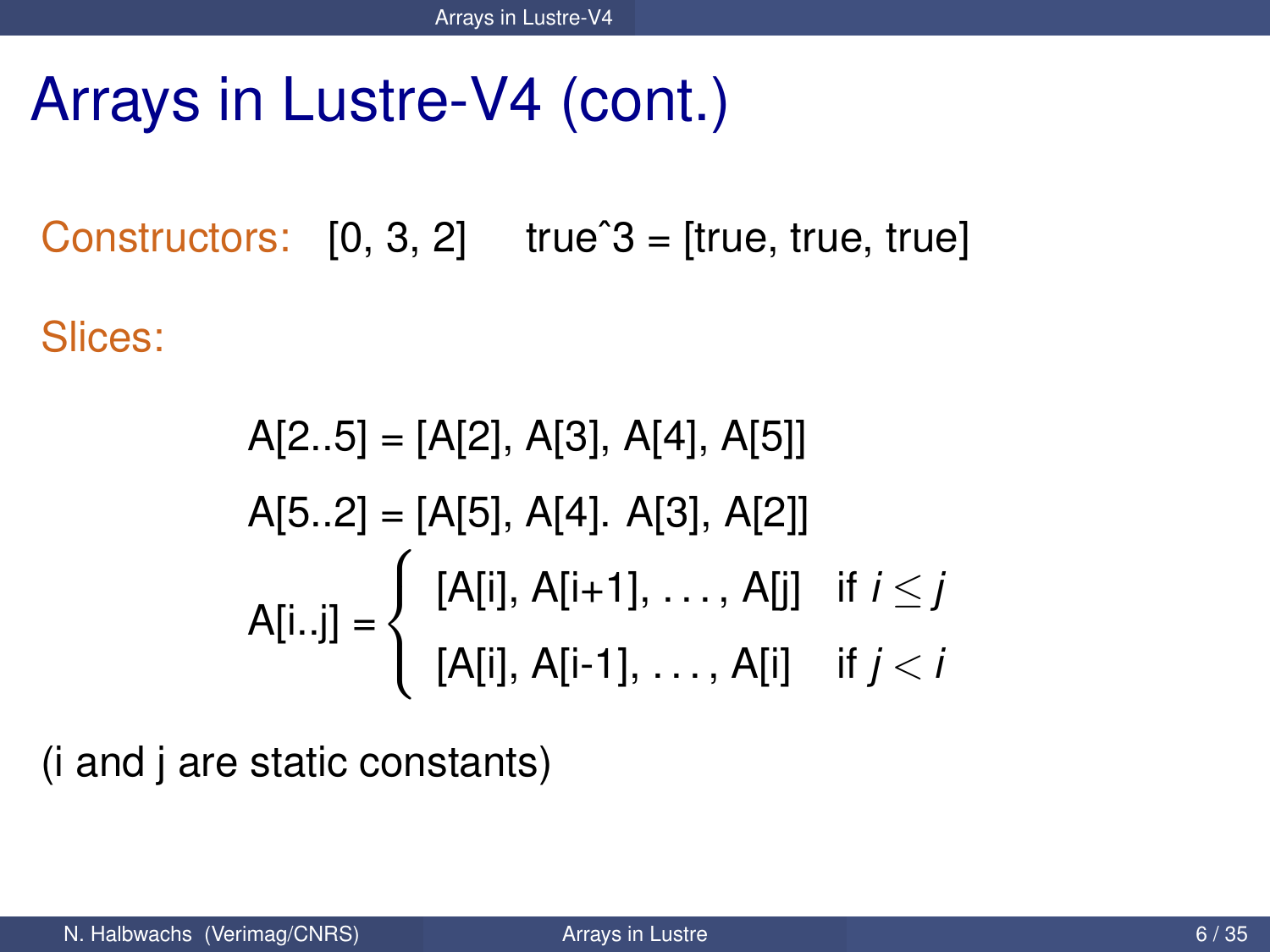Concatenation:

 $A \mid B = [A[0], A[1], \ldots, A[n-1], B[0], B[1], \ldots, B[m-1]$ 

Lustre polymorphic operators

<span id="page-6-0"></span>if...then...else..., pre, ->

apply to arrays

Ex.:  $A = true^4 \rightarrow it$  c then B[4..7] else pre(A)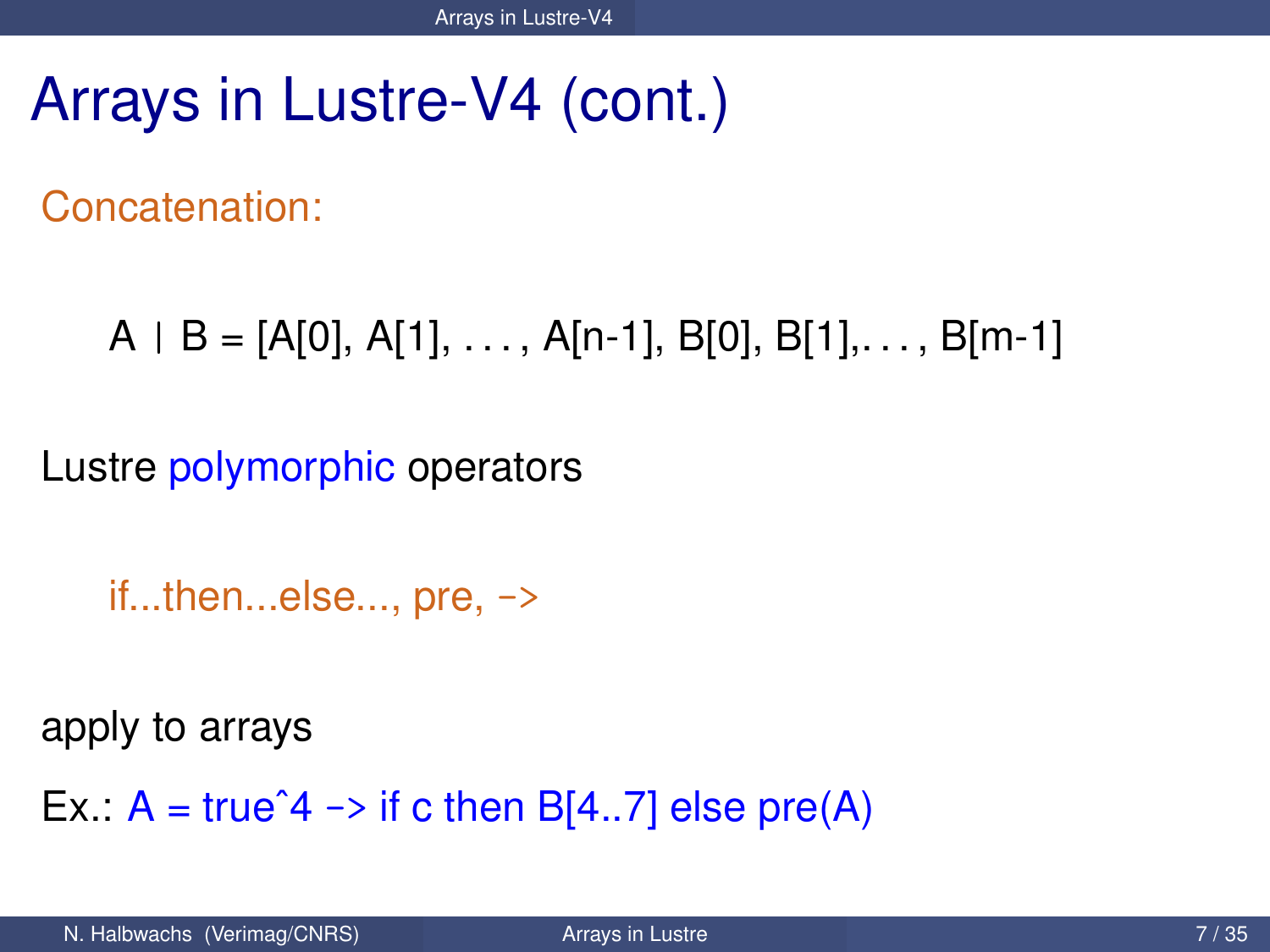#### Homomorphic extension Each operator or node of type

<span id="page-7-0"></span>
$$
\tau_1 \times \tau_2 \times \ldots \times \tau_k \rightarrow \theta_1 \times \ldots \times \theta_\ell
$$

has also the type

$$
\tau_1\hat{h}\times\tau_2\hat{h}\times\ldots\times\tau_k\hat{h}\rightarrow\theta_1\hat{h}\times\ldots\times\theta_\ell\hat{h}
$$

Ex.: A or B = [A[0] or B[0], A[1] or B[1], ..., A[n-1] or B[n-1]]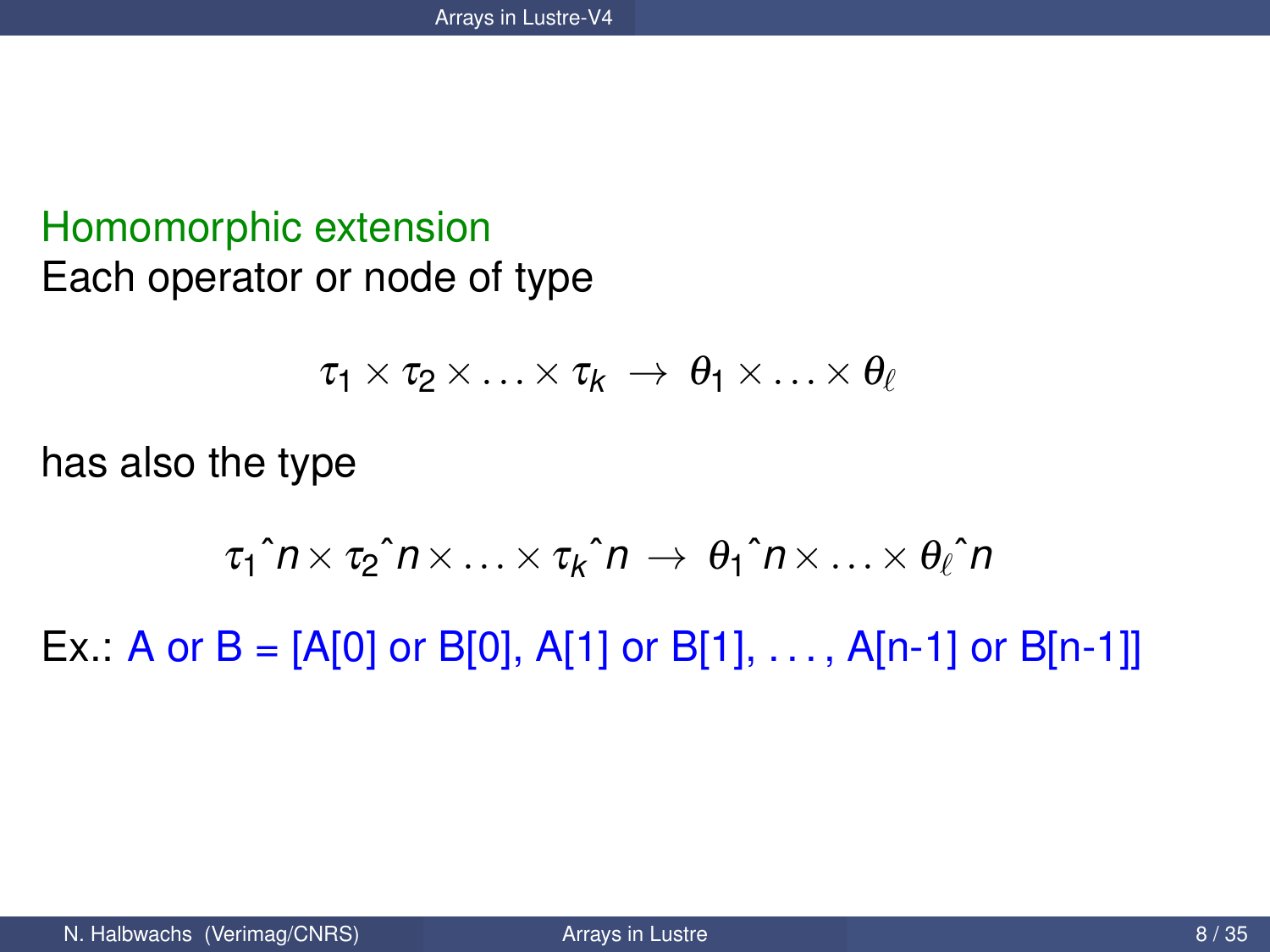### **Examples**

Define an array A of size 10, containing successive integers from 1 to 10.

1st solution

<span id="page-8-0"></span>A = [1, 2, 3, 4, 5, 6, 7, 8, 9, 10]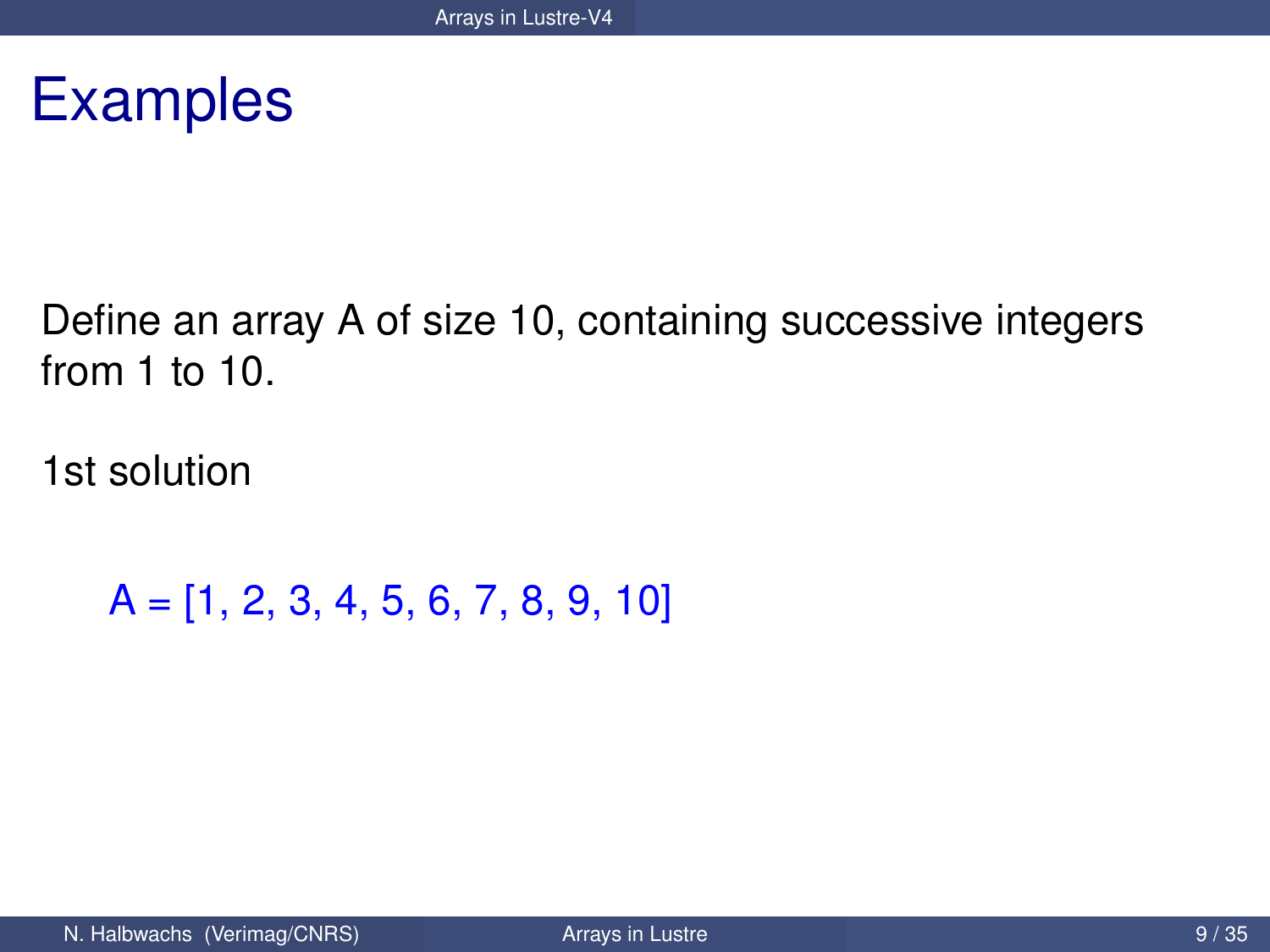

 $A[0] = 1$ ;  $A[1..9] = A[0..8] + 1^9$ ;

3rd solution

<span id="page-9-0"></span> $A = [1] | (A[0..8] + 1^{\circ}9);$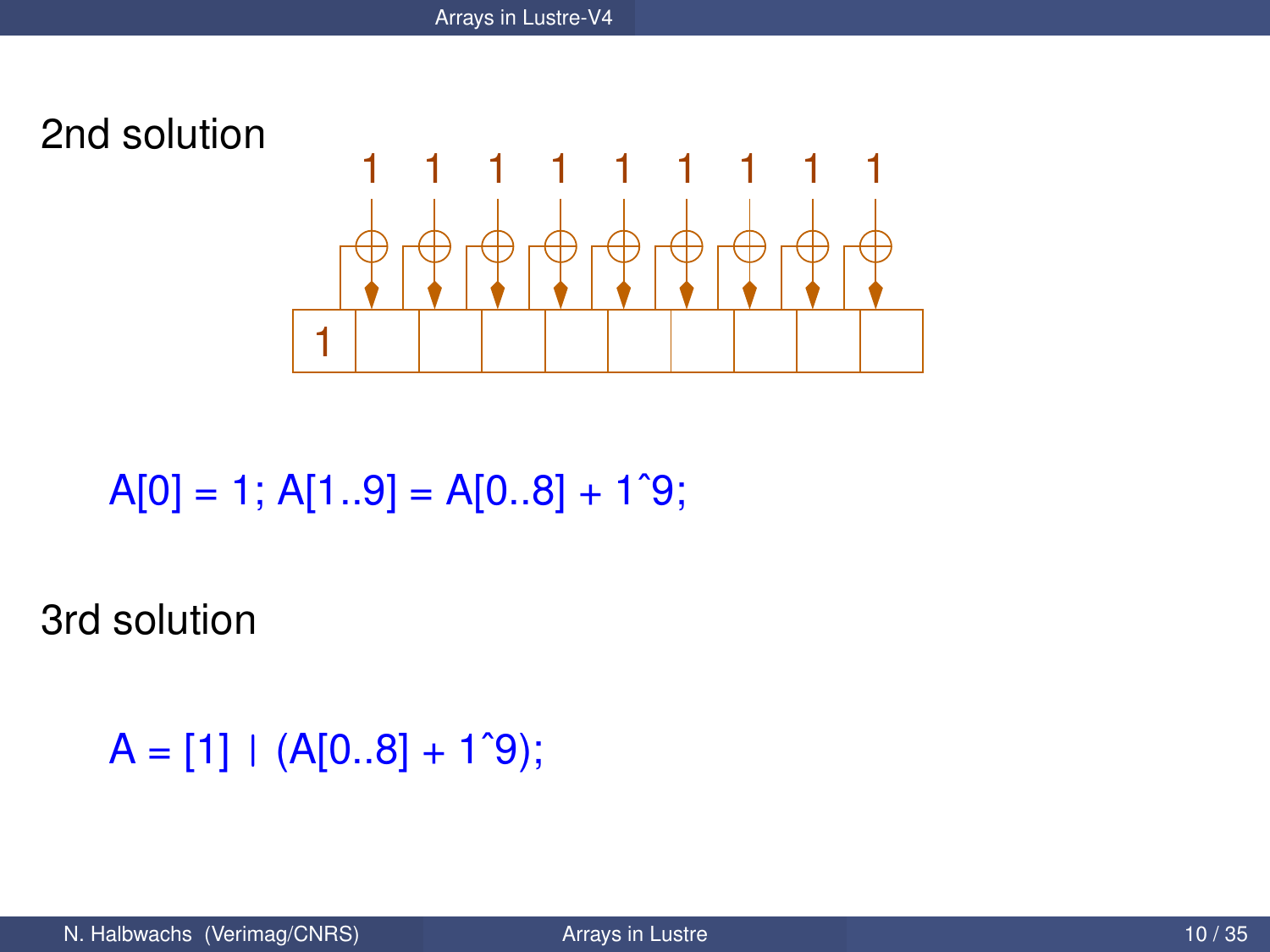Define a node building an array A of size n, containing successive integers from 1 to n.

```
node N(const n: int) returns (A: intˆn);
let
   A = [1] | (A[0..(n-2)] + 1^(n-1));tel
```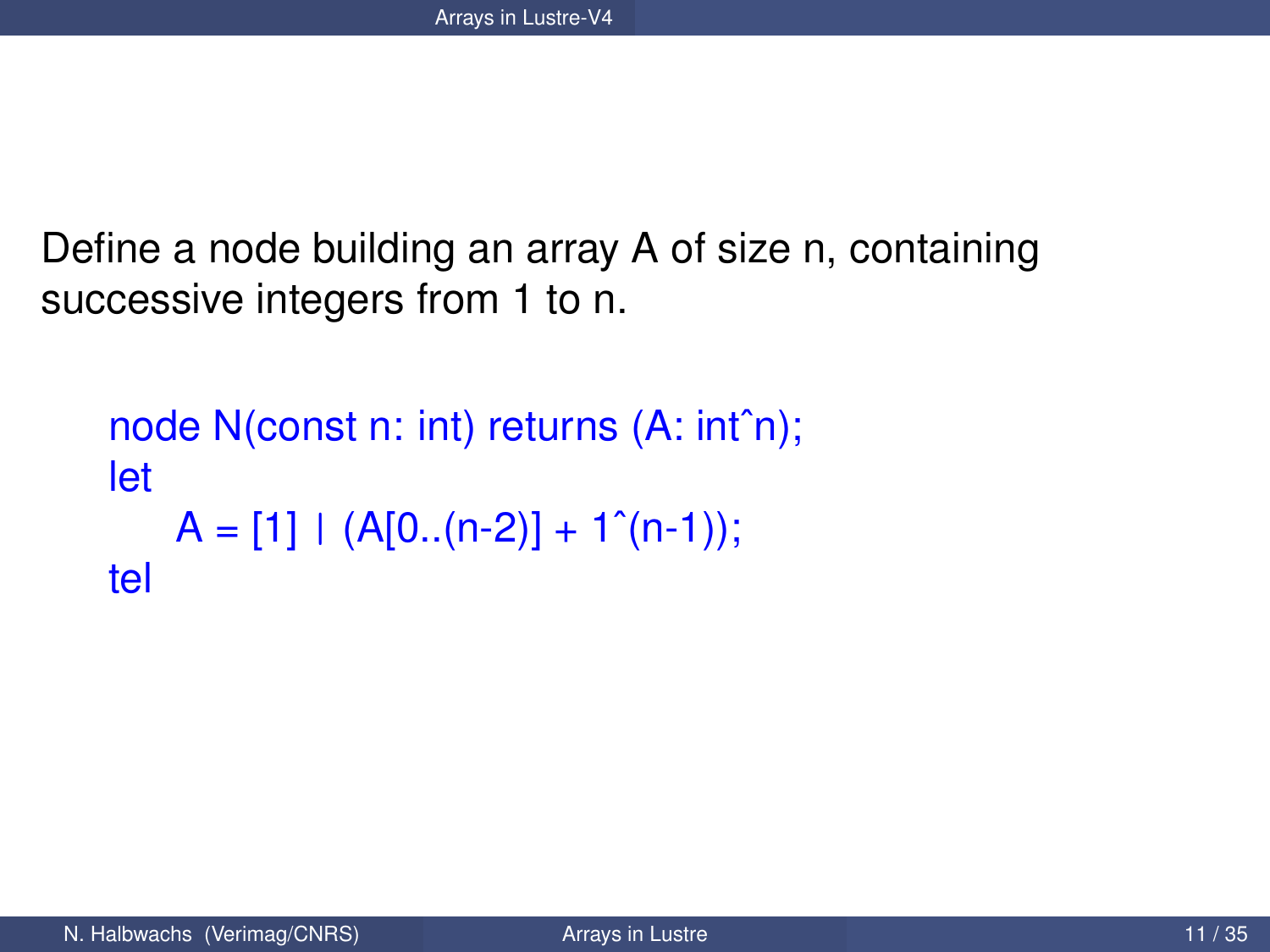#### Cumulated "or"

 $OR(s, A) = A[0]$  or  $A[1]$  or ... or  $A[s-1]$ 

<span id="page-11-0"></span>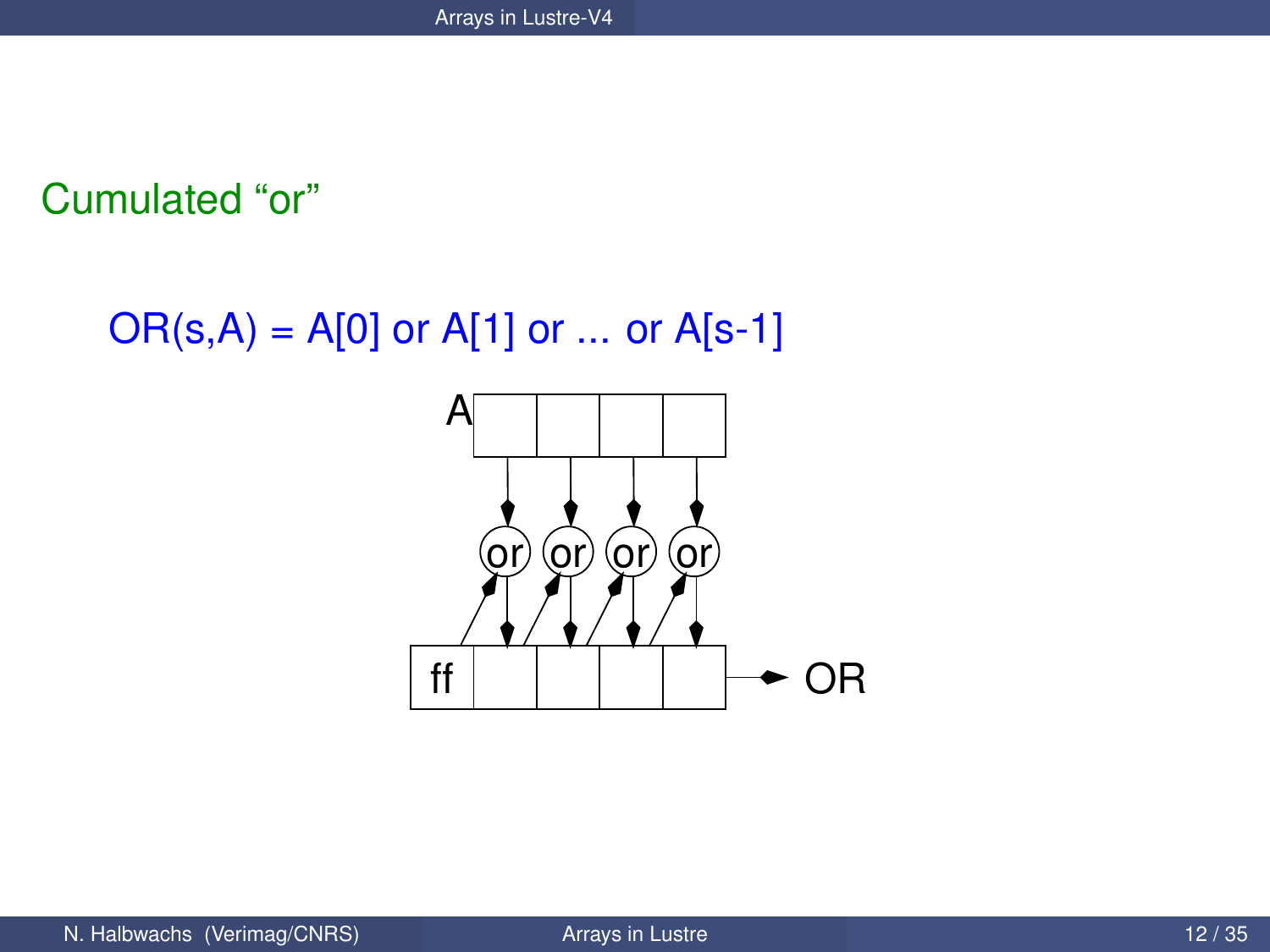```
node OR(const s: int; A: boolˆs) returns (OR: bool);
var X : bool<sup>°</sup>(s+1);let
    OR = X[s];
    X = [false] | (X[0..s-1] \text{ or } A);tel
```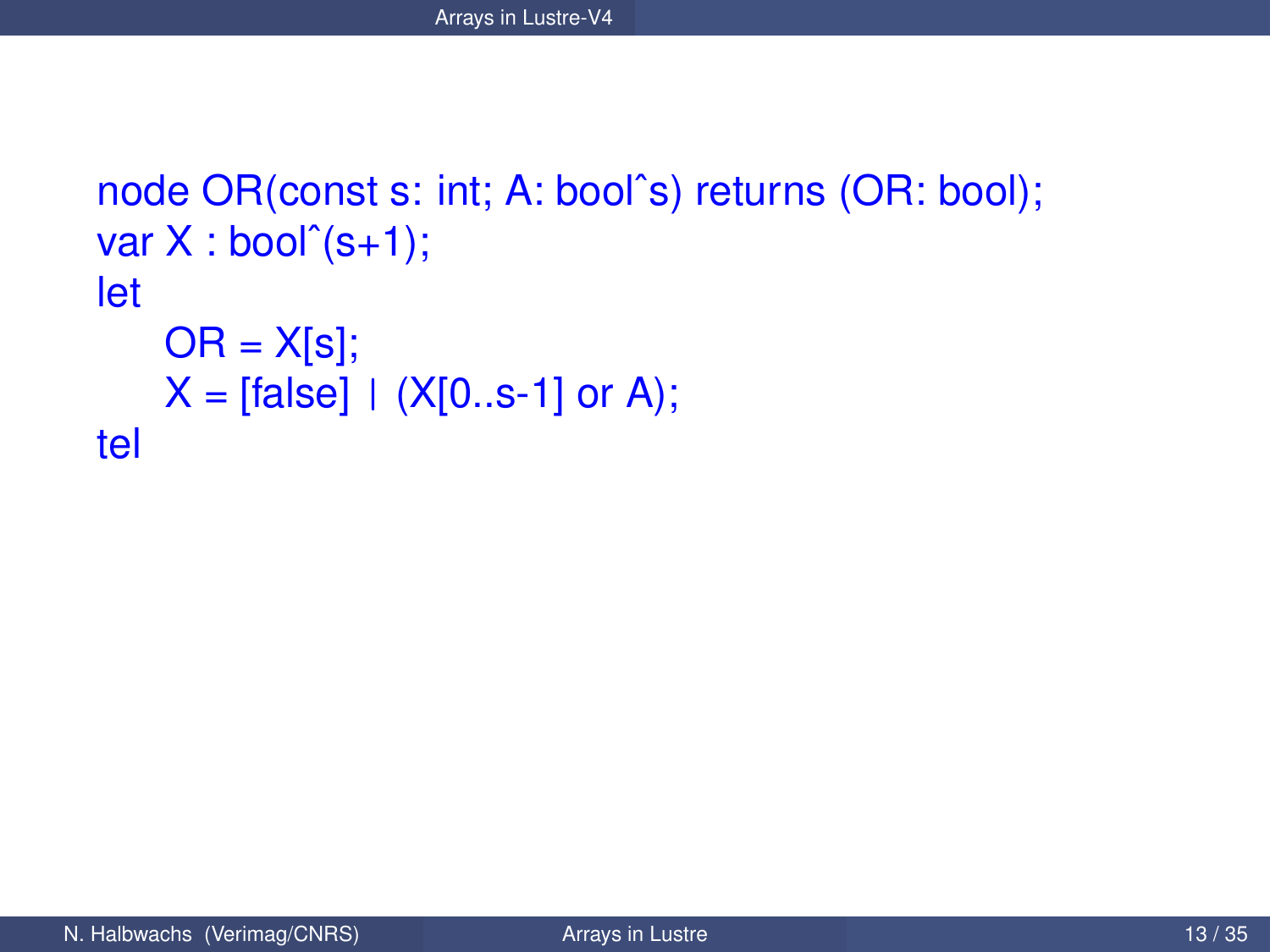#### Generalized delay

Takes a non negative integer constant d and a boolean x and returns the dth last value of x (false during the first d cycles).

<span id="page-13-0"></span>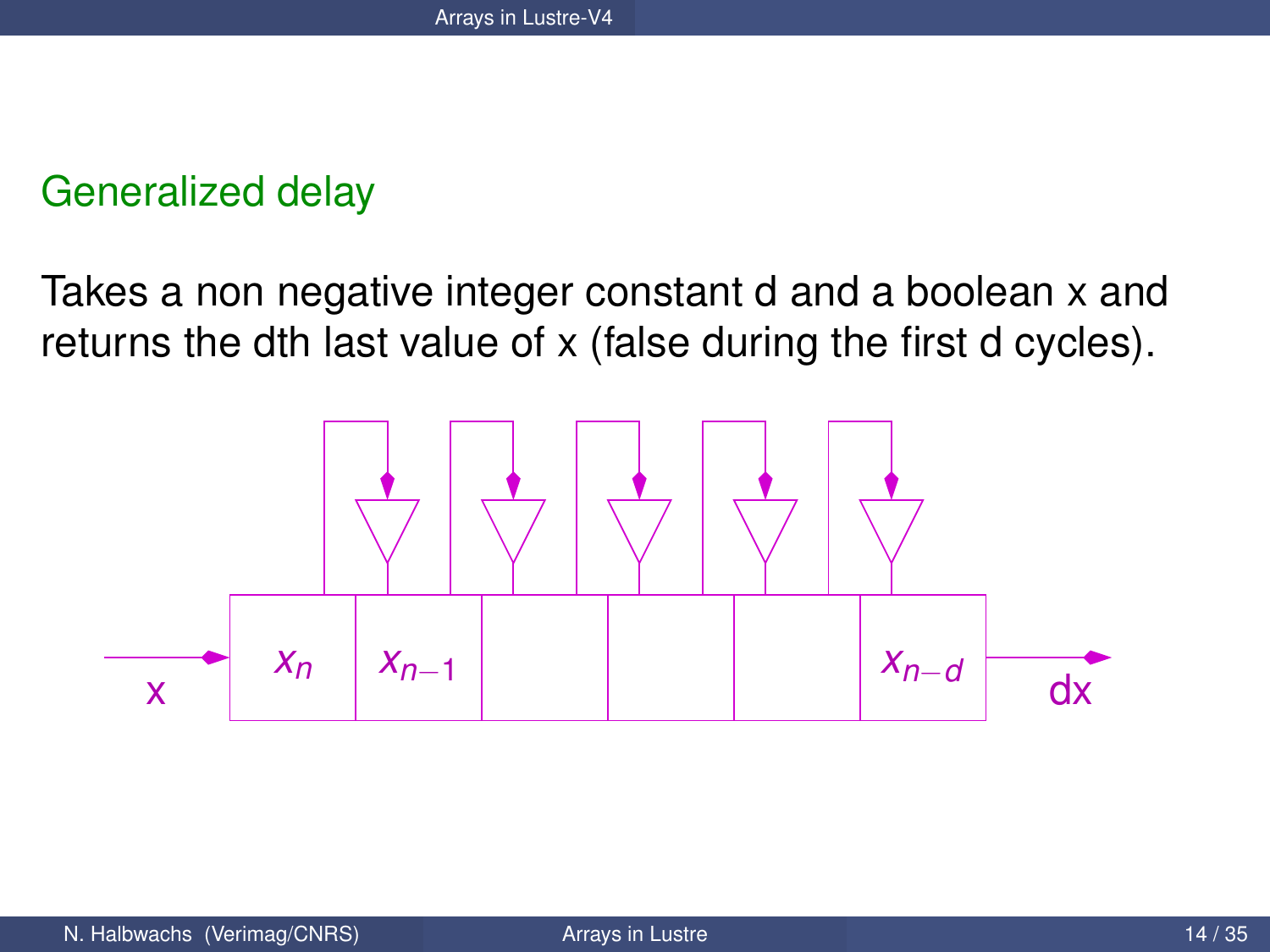```
node DELAY(const d: int; x: bool) returns (dx: bool);
var D: bool<sup>^</sup>(d+1);let
    dx = D[d];
    D = [x] | (false^d - > pre(D[0..d-1]);tel
```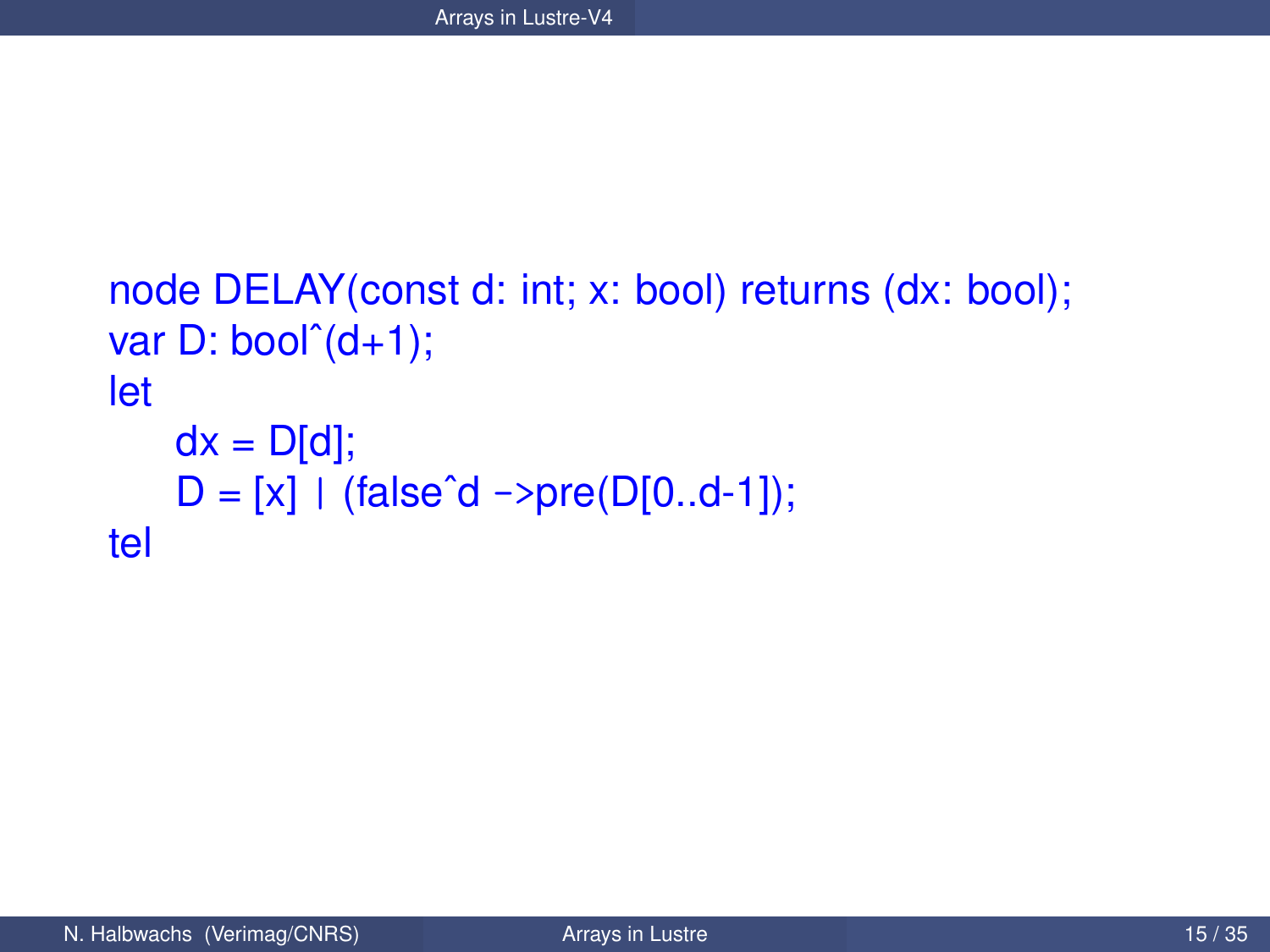A general combinational adder

Use the one bit adder FULL ADD

```
node FULL ADD(ci,a,b: bool) returns (co, s: bool);
let
   s = a xor (b xor ci);
   c0 = (a and b) or (b and ci) or (a and ci);
tel
```
<span id="page-15-0"></span>to build an *n*-bits adder.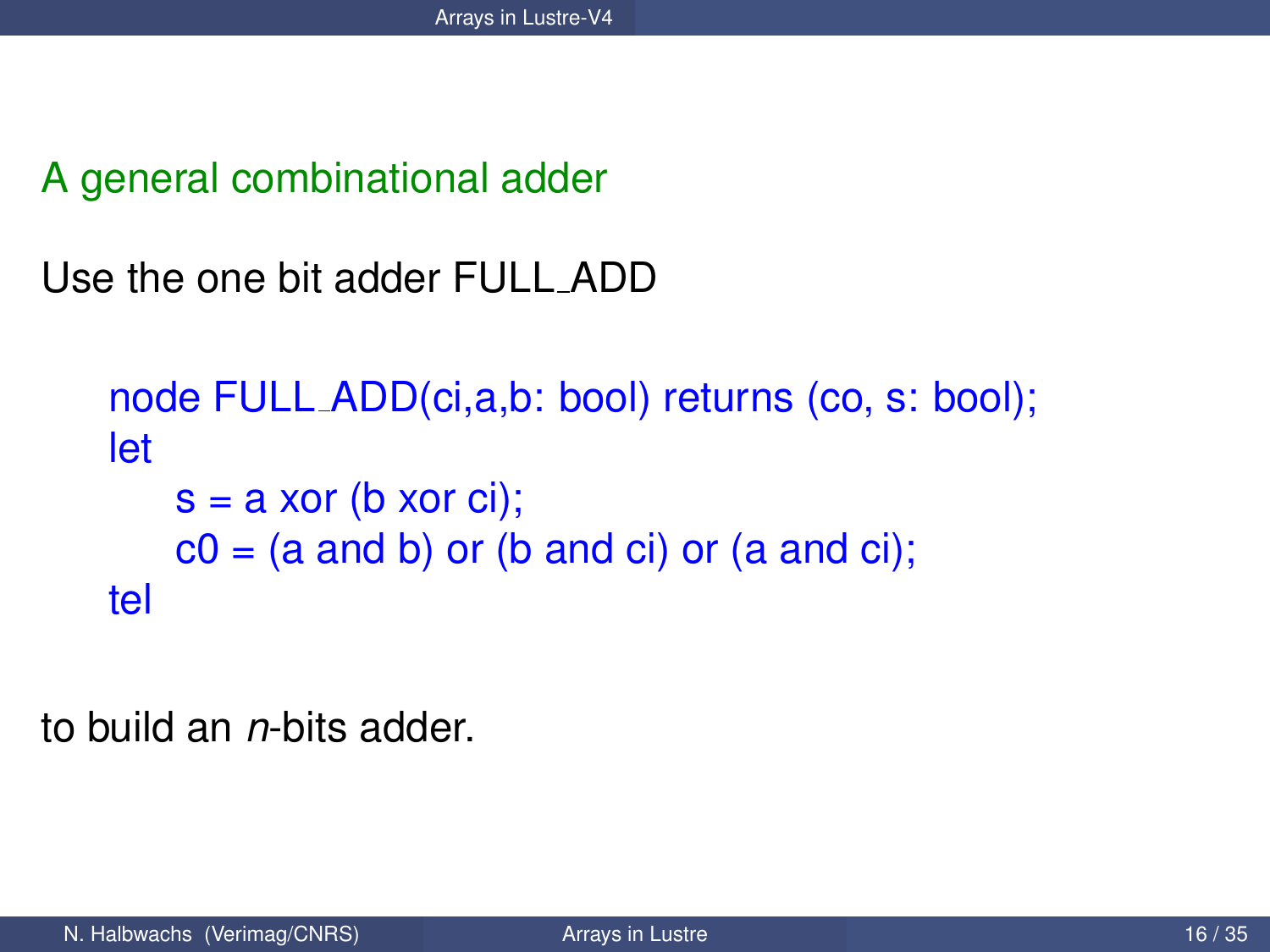```
node ADD(const n: int; A, B: boolˆn)
   returns (S: boolˆn; overflow: bool);
var CARRY: boolˆn;
let
```

```
(CARRY, S) =FULL ADD([false] | CARRY[0..n-2], A, B);
overflow = CARRY[n-1];
```
tel

<span id="page-16-0"></span>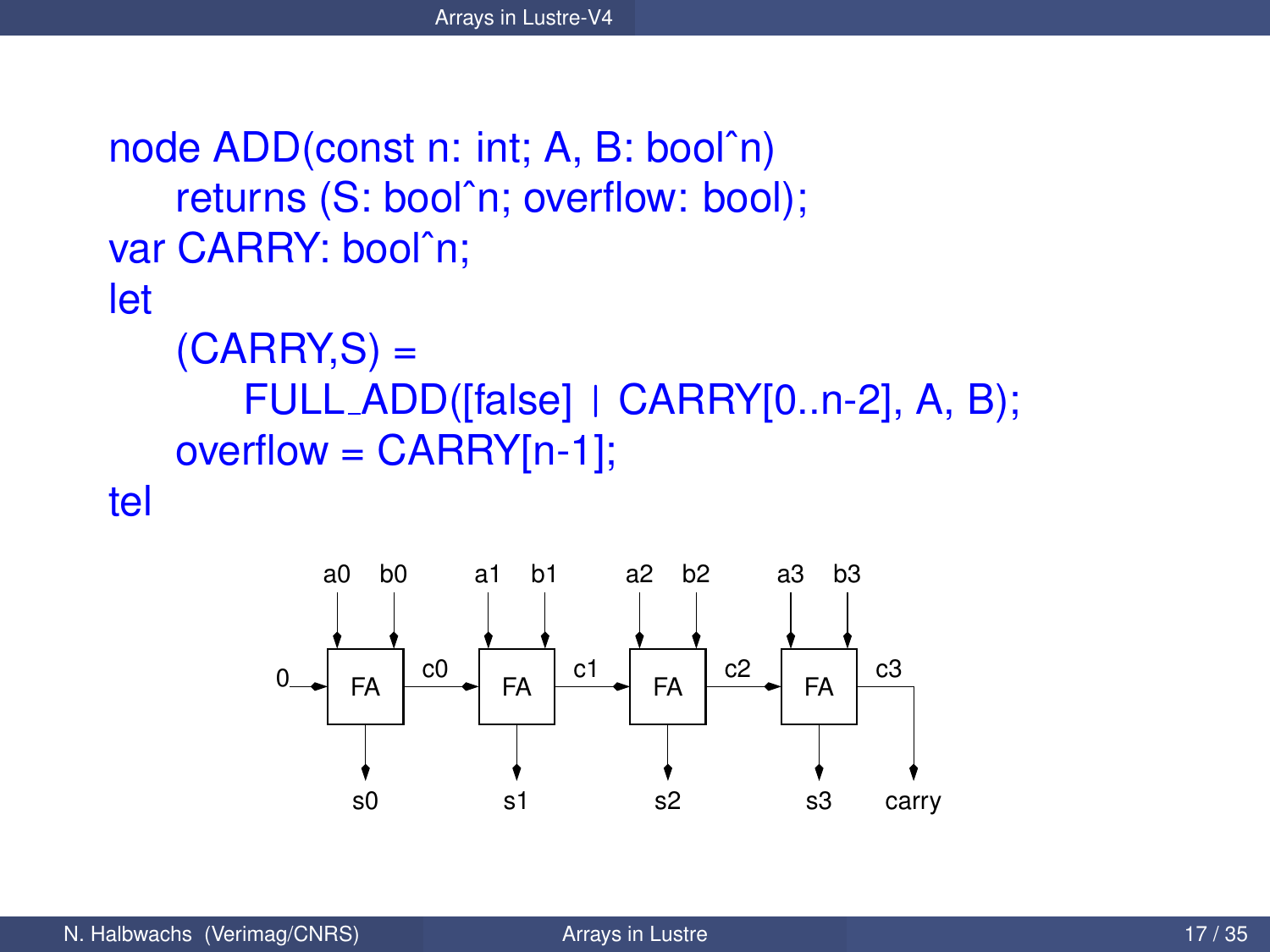## Arrays in Lustre-V4

Restrictive, but quite satisfactory and elegant for description.

The compiler V4 first expands arrays into single variables.

- Ok for hardware and verification
- Unsatisfactory for software

<span id="page-17-0"></span>Arrays and loops in the object code needed.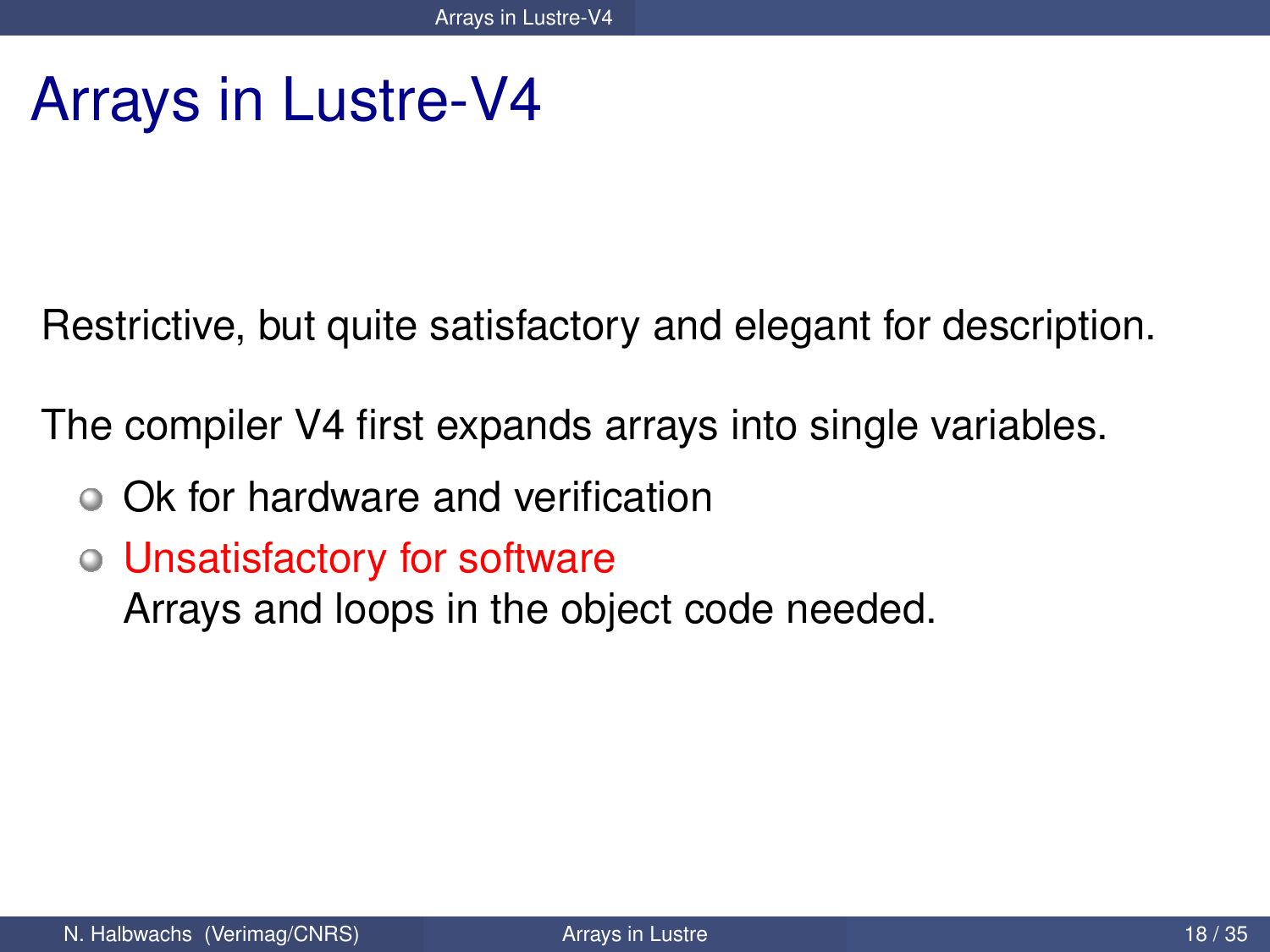Good sequential code generation

Problems:

- Code optimization: avoid useless intermediate arrays  $\circ$
- <span id="page-18-0"></span>Computation order: difficult cases can occur.  $\bullet$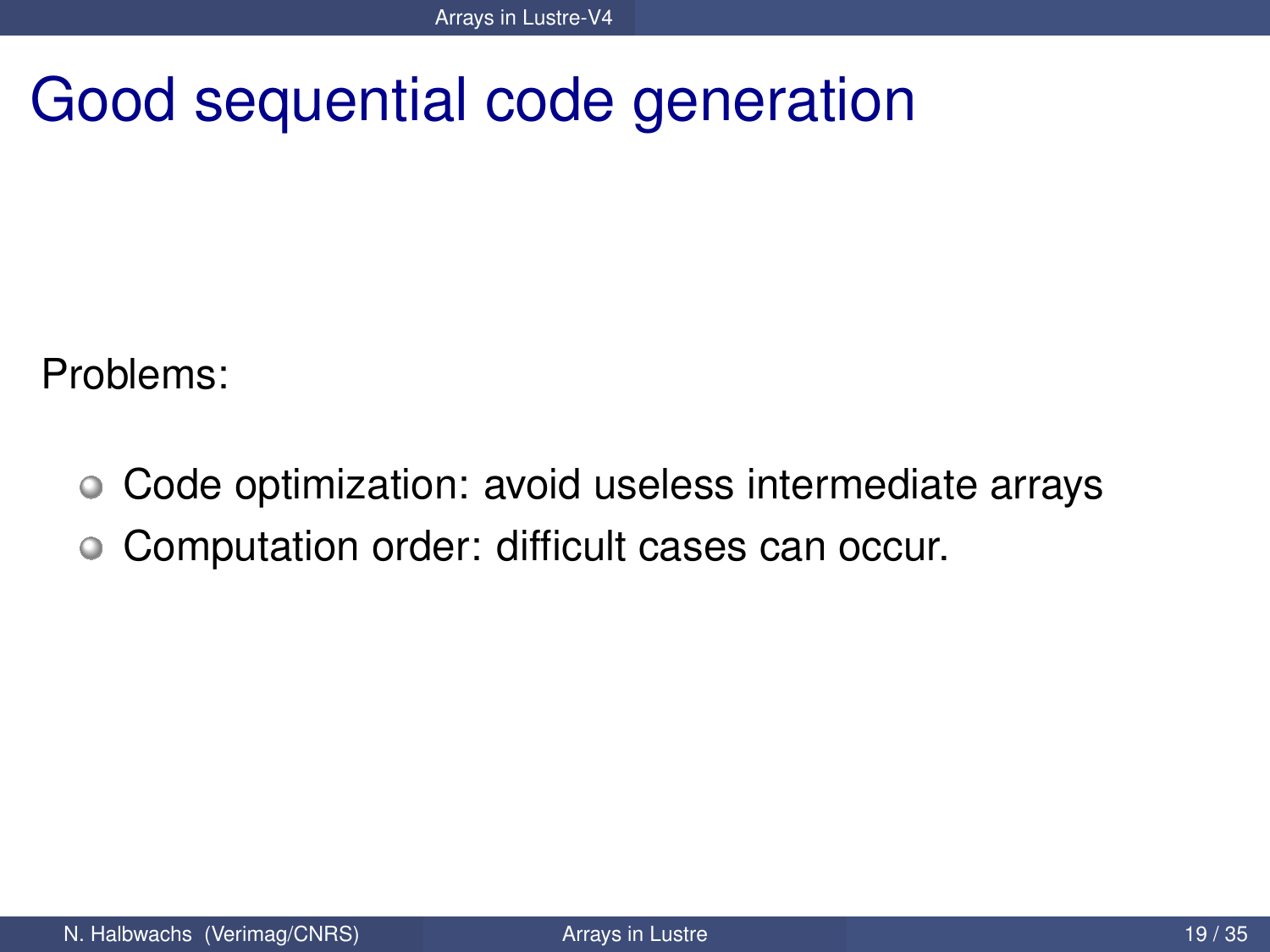Code optimization: avoid useless intermediate arrays

```
node OR
    (const s: int; A: boolˆs)
    returns (OR: bool);
var X : bool<sup>°</sup>(s+1);let
    OR = X[s];
    X = [false](X[0..s-1] or A);
tel
```

```
x=0;
for(i=0;i < n;i++){
    x = x |A[i];}
OR = x;
```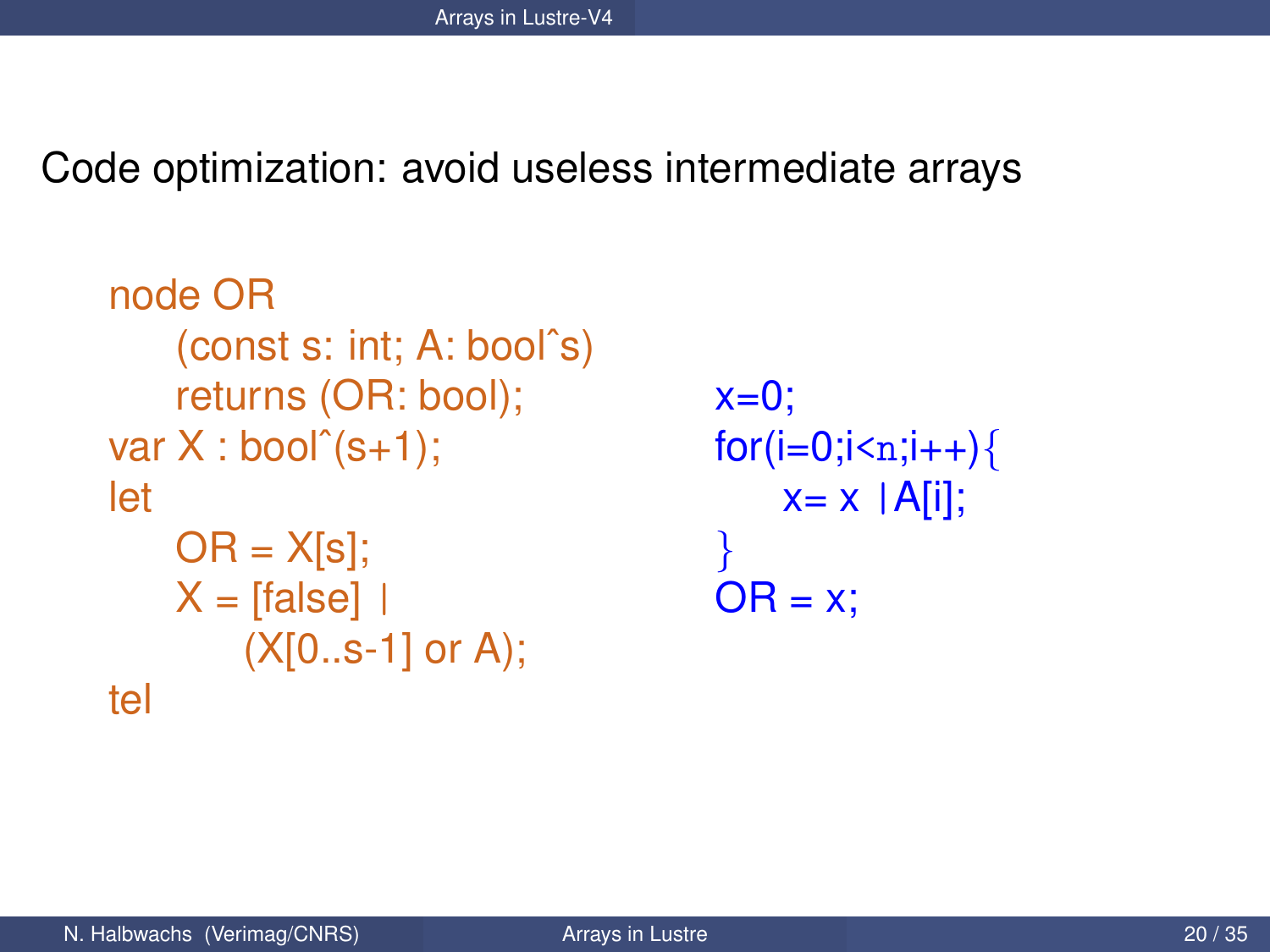#### Computation order: difficult cases can occur

$$
Y = f(X);
$$
  
\n
$$
X[0] = a;
$$
  
\n
$$
X[1..2] = g(Y[4..5]) ;
$$
  
\n
$$
X[3..5] = h(Y[0..3]);
$$

<span id="page-20-0"></span>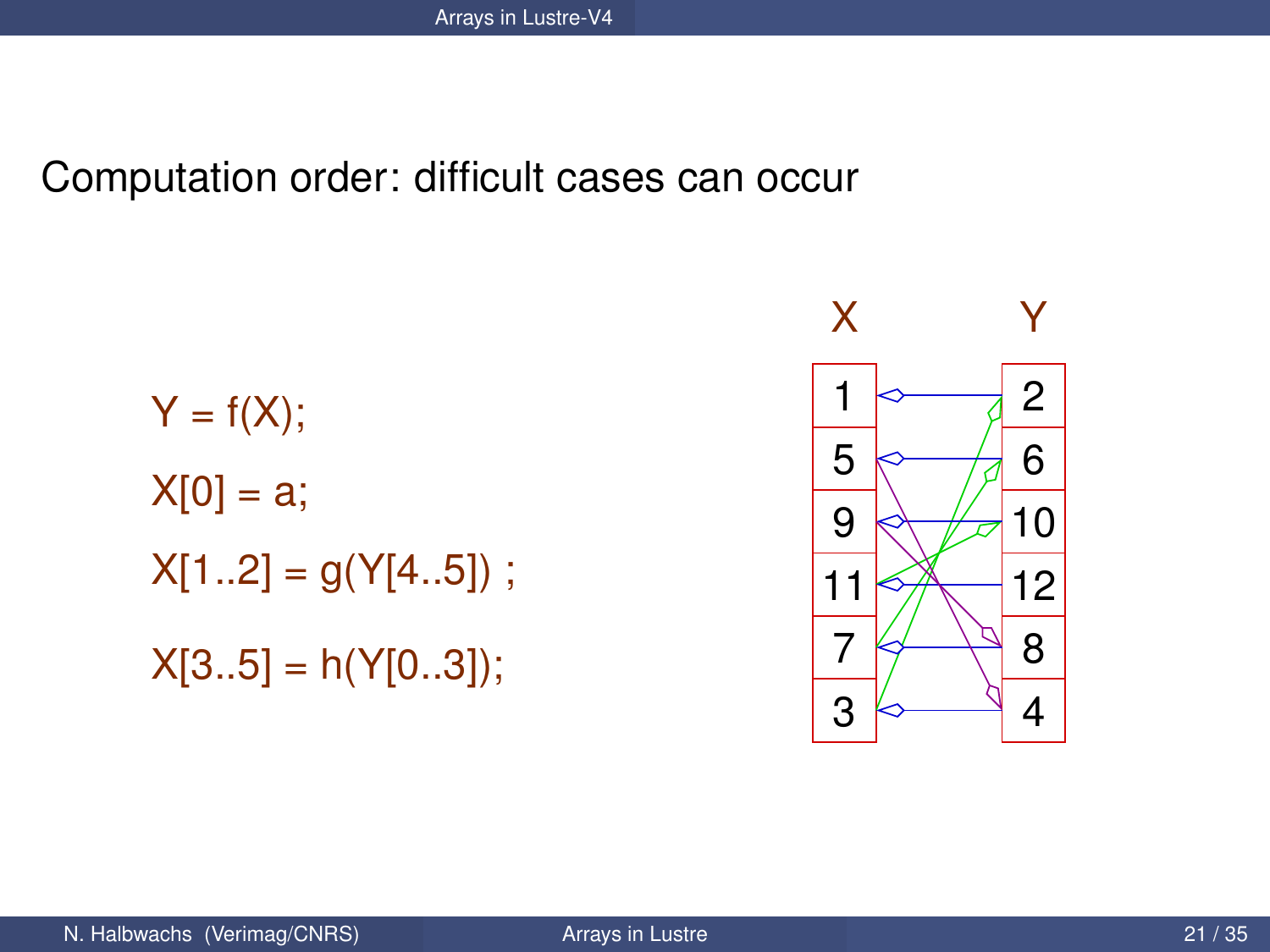

<span id="page-21-0"></span>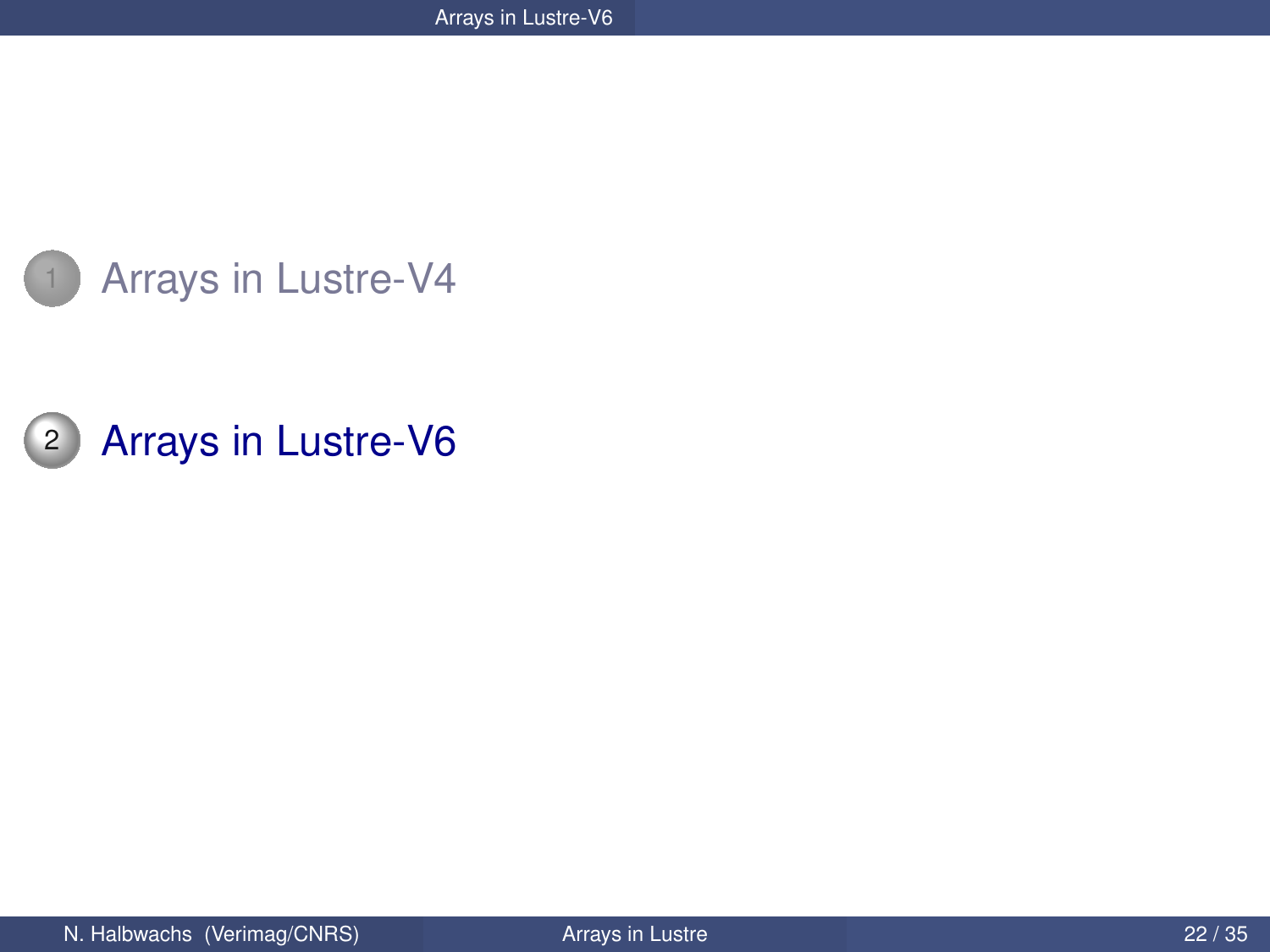# Arrays in Lustre V6

#### New proposal integrated into SCADE6

- Restrict the use of arrays to identified operators of  $\bullet$ general-usage.
- Define efficient compilation scheme for these operators.  $\bullet$
- <span id="page-22-0"></span>• Key: forbid arbitrary dependences within a single array.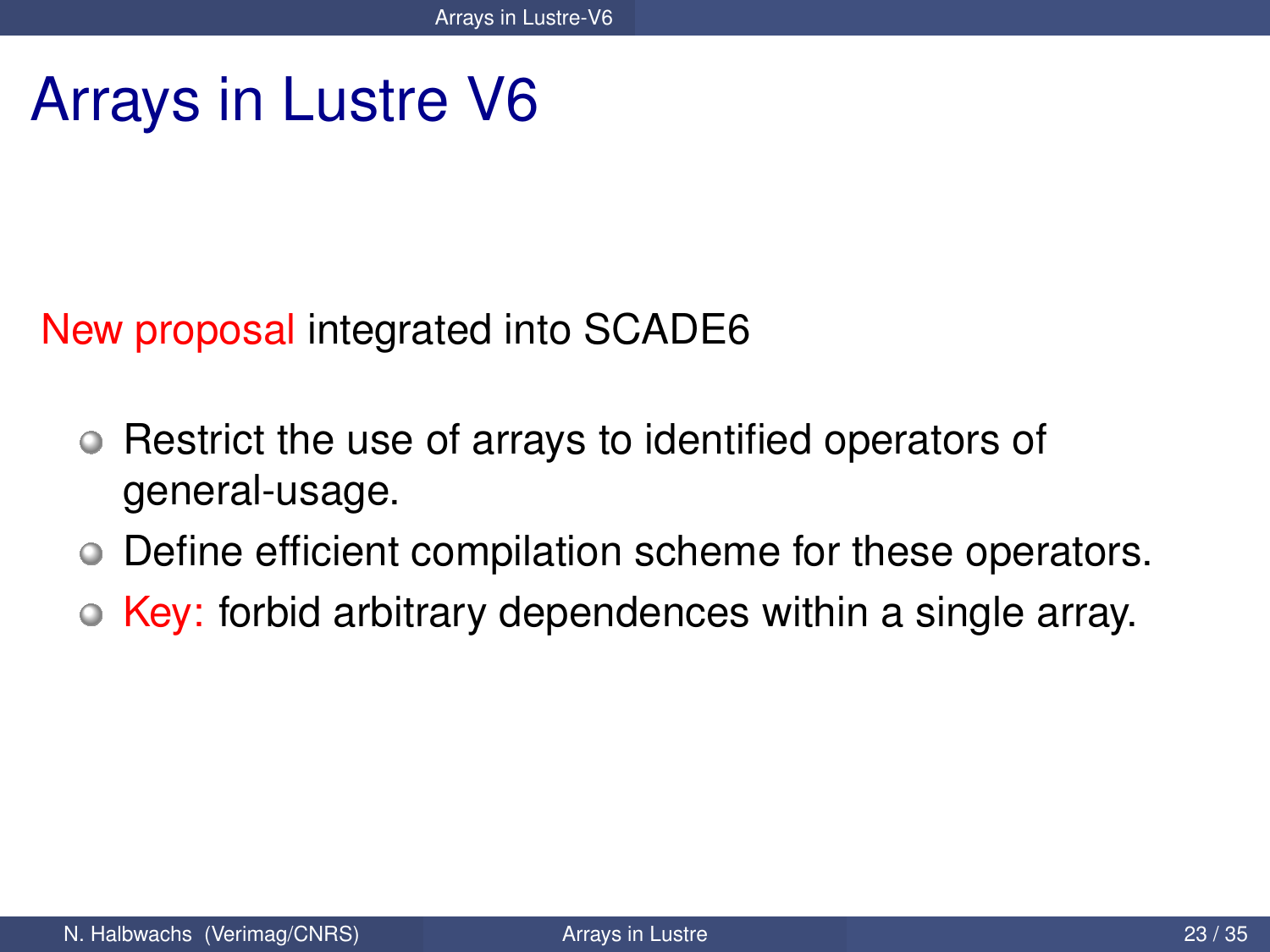# Arrays in Lustre V6

- Array types: unchanged
- Equations: unchanged, but self-dependence forbidden
- Access to elements: unchanged, but no more slices
- Constructors: unchanged
- Application of polymorphic operators unchanged
- <span id="page-23-0"></span>Homomorphic extension: suppressed (replaced)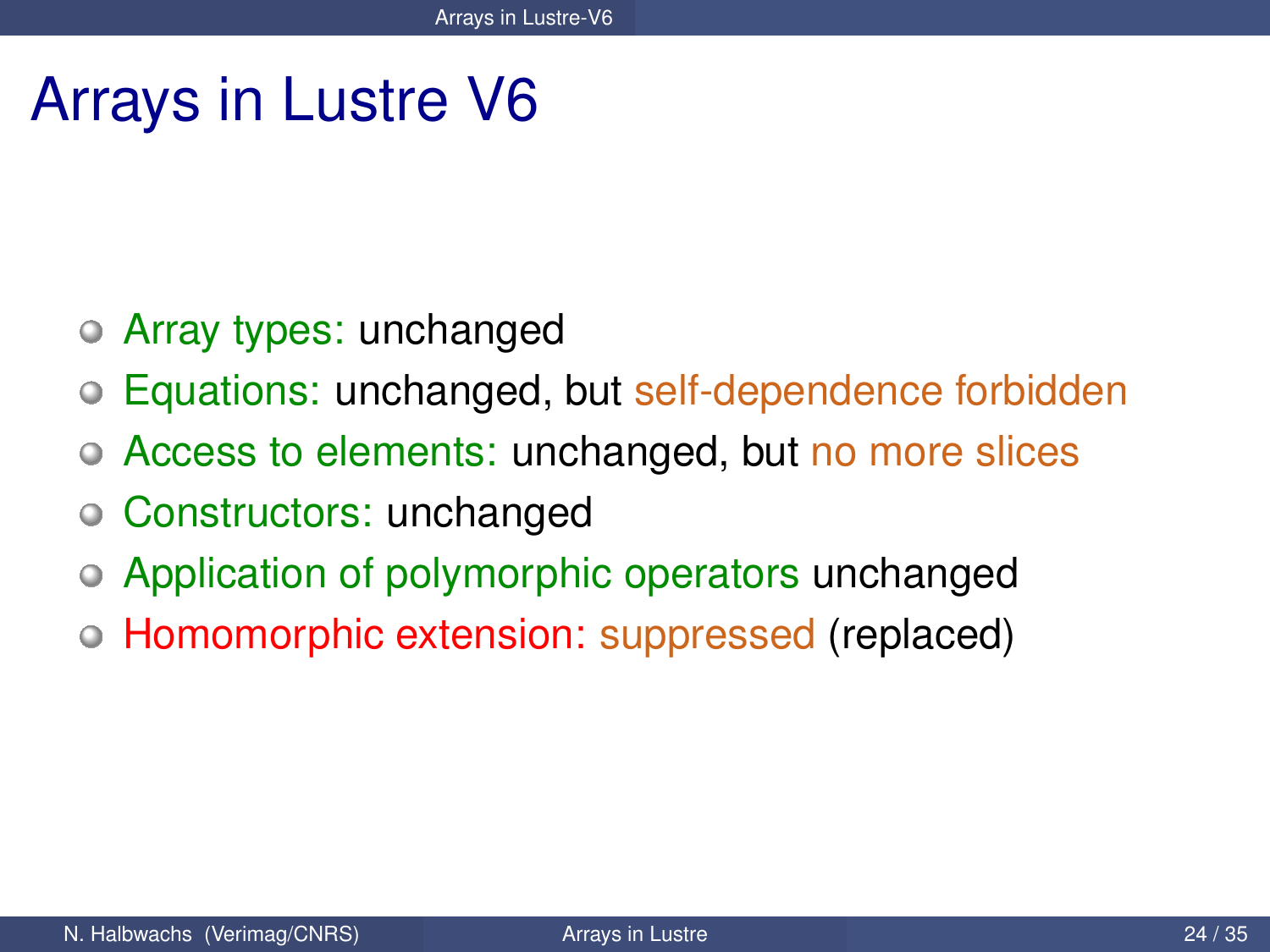### **Iterators**

Introduce a few higher order operators, implementing the most useful patterns (classical in functional programming)

<span id="page-24-0"></span>Iterators take as arguments a node or an operator, and a size, and define a new operator.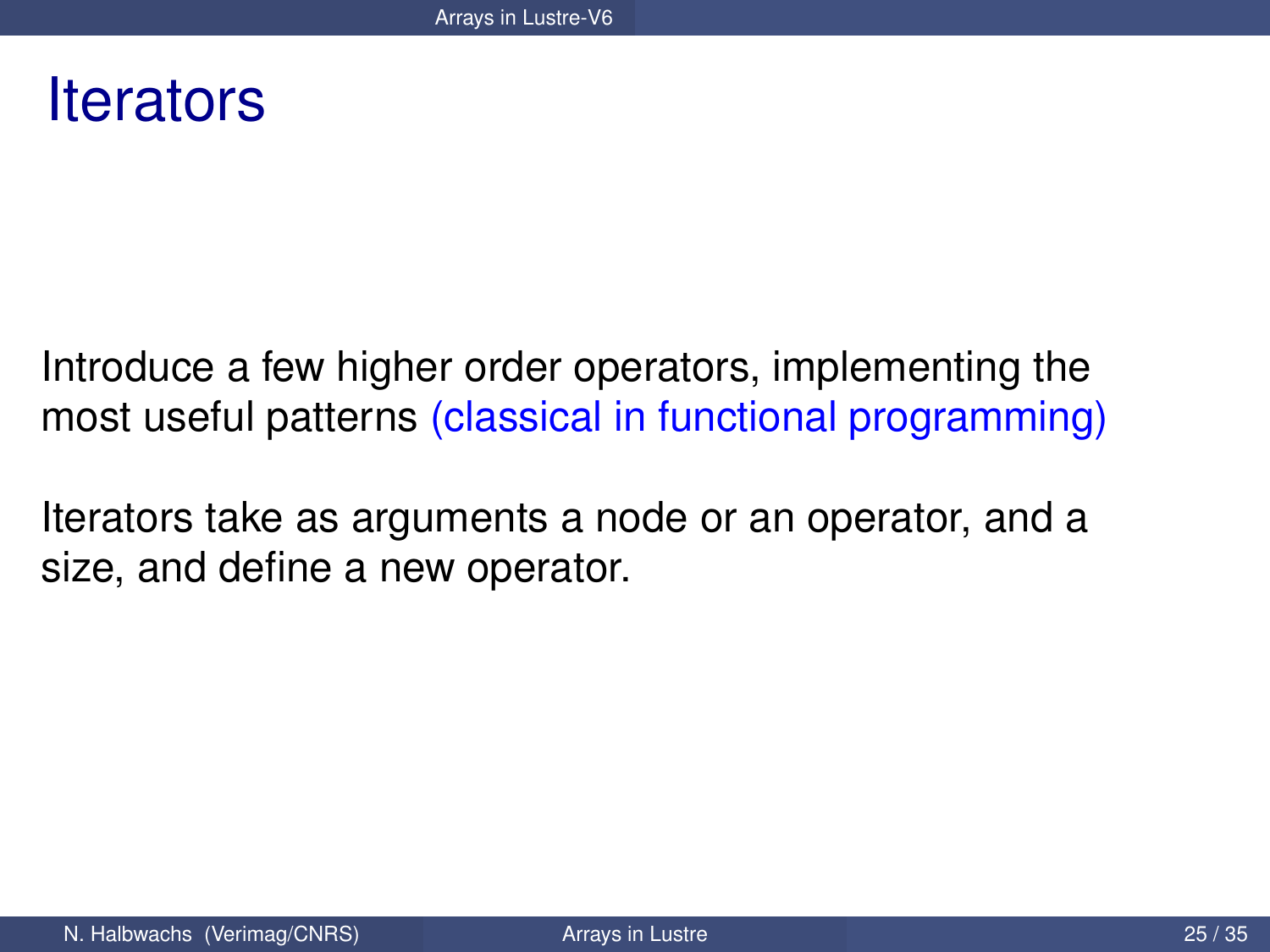# The "map" iterator

For any node or operator N, of sort

$$
\tau_1 \times \ldots \times \tau_k \to
$$

$$
\theta_1 \times \ldots \times \theta_\ell
$$

map<N,n> is of sort

$$
\tau_1 \hat{n} \times \ldots \times \tau_k \hat{n} \to
$$
  

$$
\theta_1 \hat{n} \times \ldots \times \theta_\ell \hat{n}
$$



<span id="page-25-0"></span>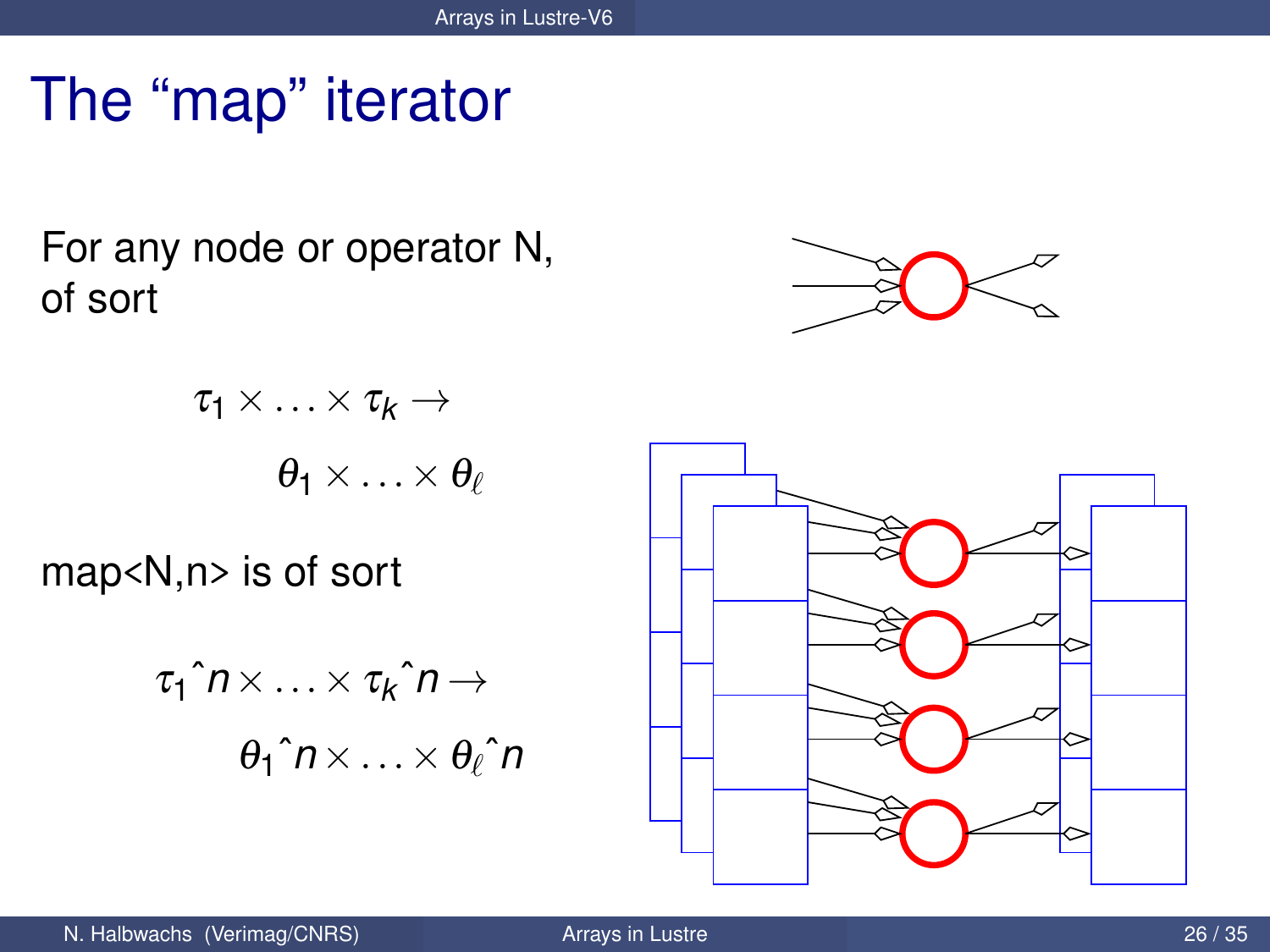### The "map" iterator

$$
Ex.: A = map <+, n > (B, C)
$$

<span id="page-26-0"></span>means  $\forall i = 0...n-1$ , A[i] = B[i] + C[i]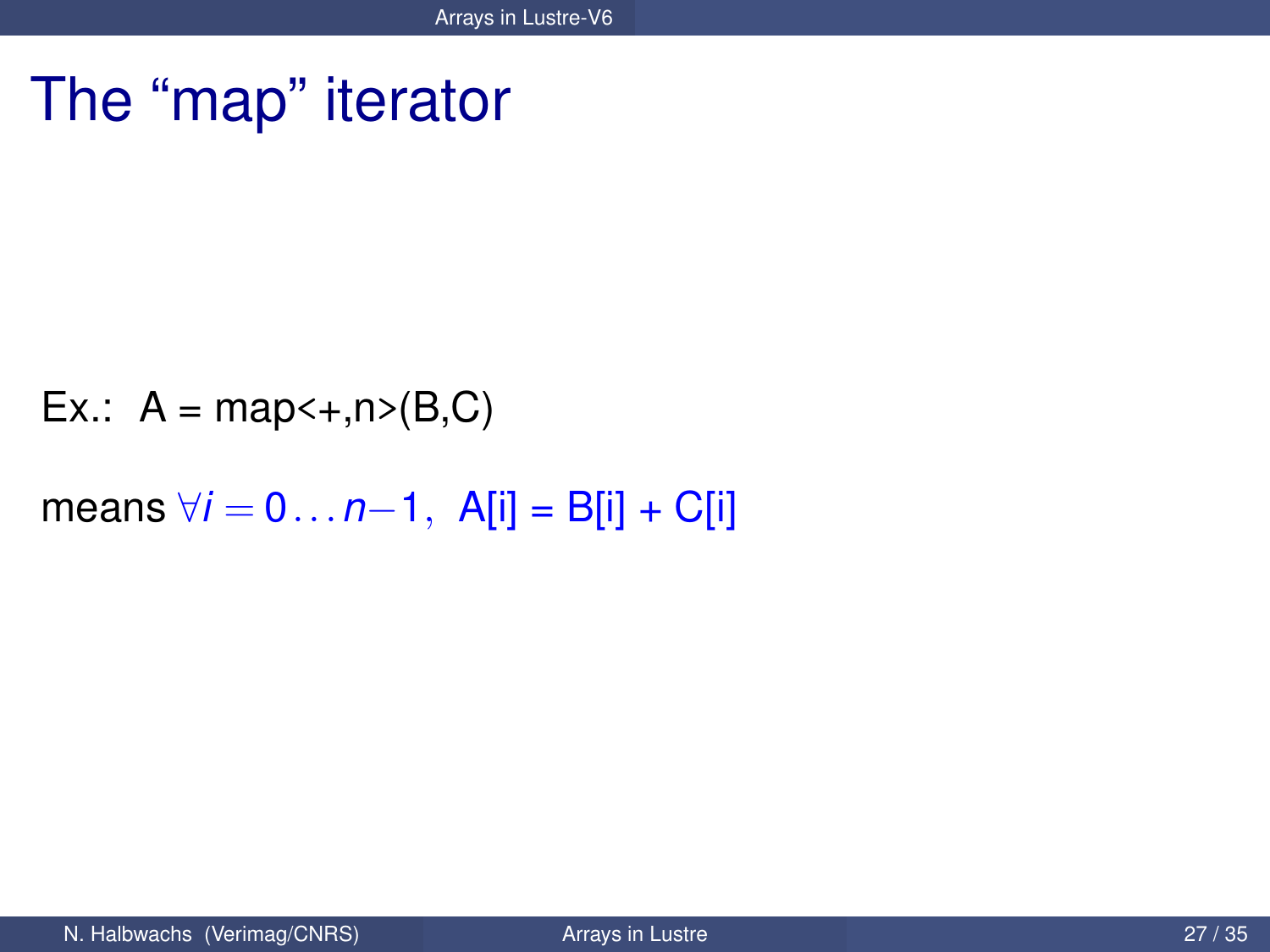## The "red" iterator

For any node or operator N, of sort

 $\tau \times \tau_1 \times \ldots \times \tau_k \to \tau$ 

red<N,n> is of sort

 $\tau \times \tau_1$ ˆ $n \times ... \times \tau_k$ ˆ $n \to \tau$ 



<span id="page-27-0"></span>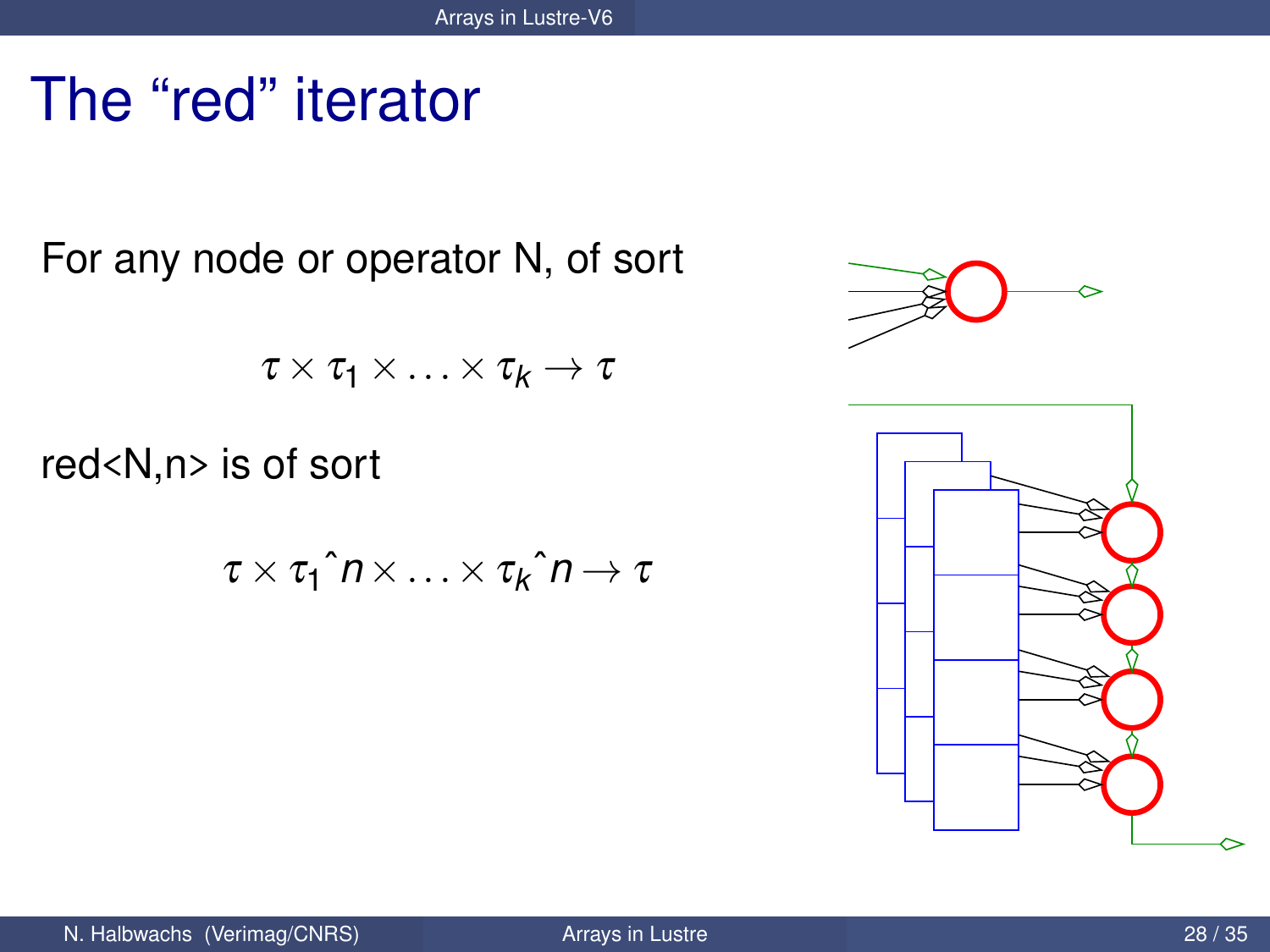### The "red" iterator

Ex.:  $b = red < or, n > (false, A)$ 

<span id="page-28-0"></span>means  $b = false$  or A[0] or ... or A[n-1]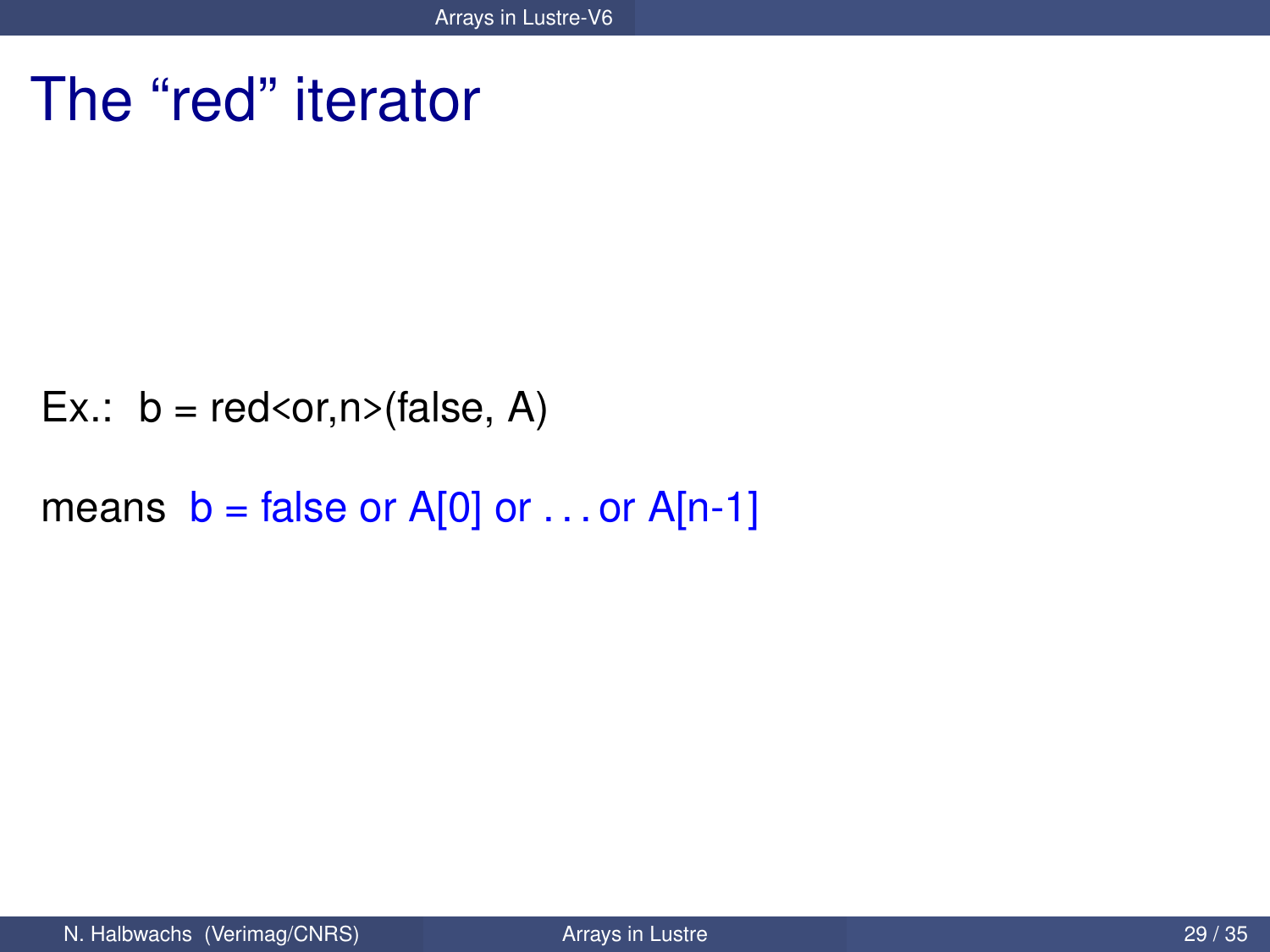### The "fill" iterator

For any node or operator N, of sort

$$
\tau \to \tau \times \theta_1 \times \ldots \times \theta_\ell
$$

fill<N,n> is of sort

$$
\tau \to \tau \times \theta_1 \hat{\mathsf{n}} \times \ldots \times \theta_\ell \hat{\mathsf{n}}
$$



<span id="page-29-0"></span>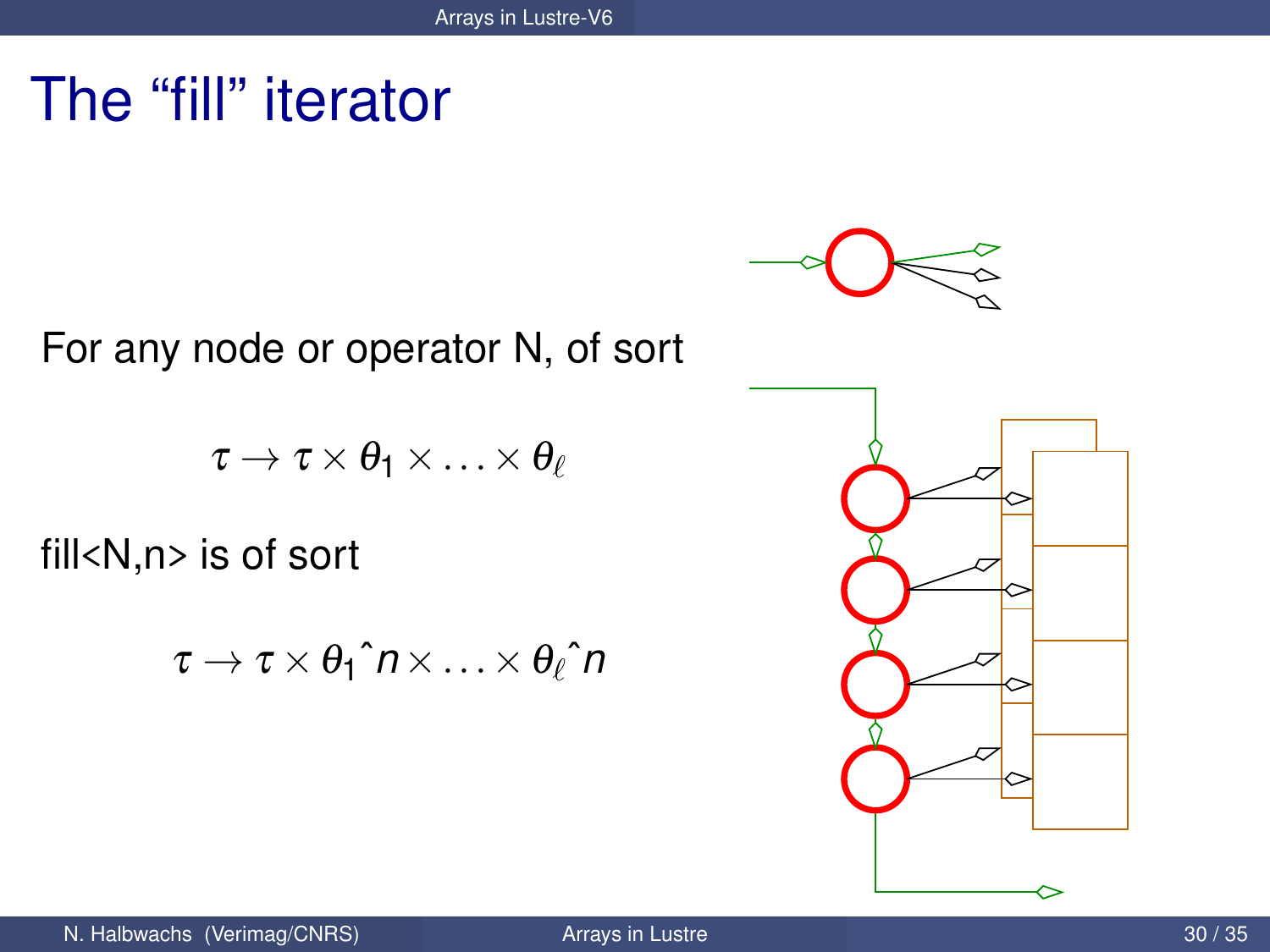### The "fill" iterator

Ex.: Given the node

```
node MyInc(i: int) returns (j,k: int);
let i = i+1; k = i; tel
```

```
(A,x) = \frac{fill}{M} = fill \leq M y \ln C, n \geq (0);
```
<span id="page-30-0"></span>means  $\forall i = 0...n-1$ , A[i] = i, and x = n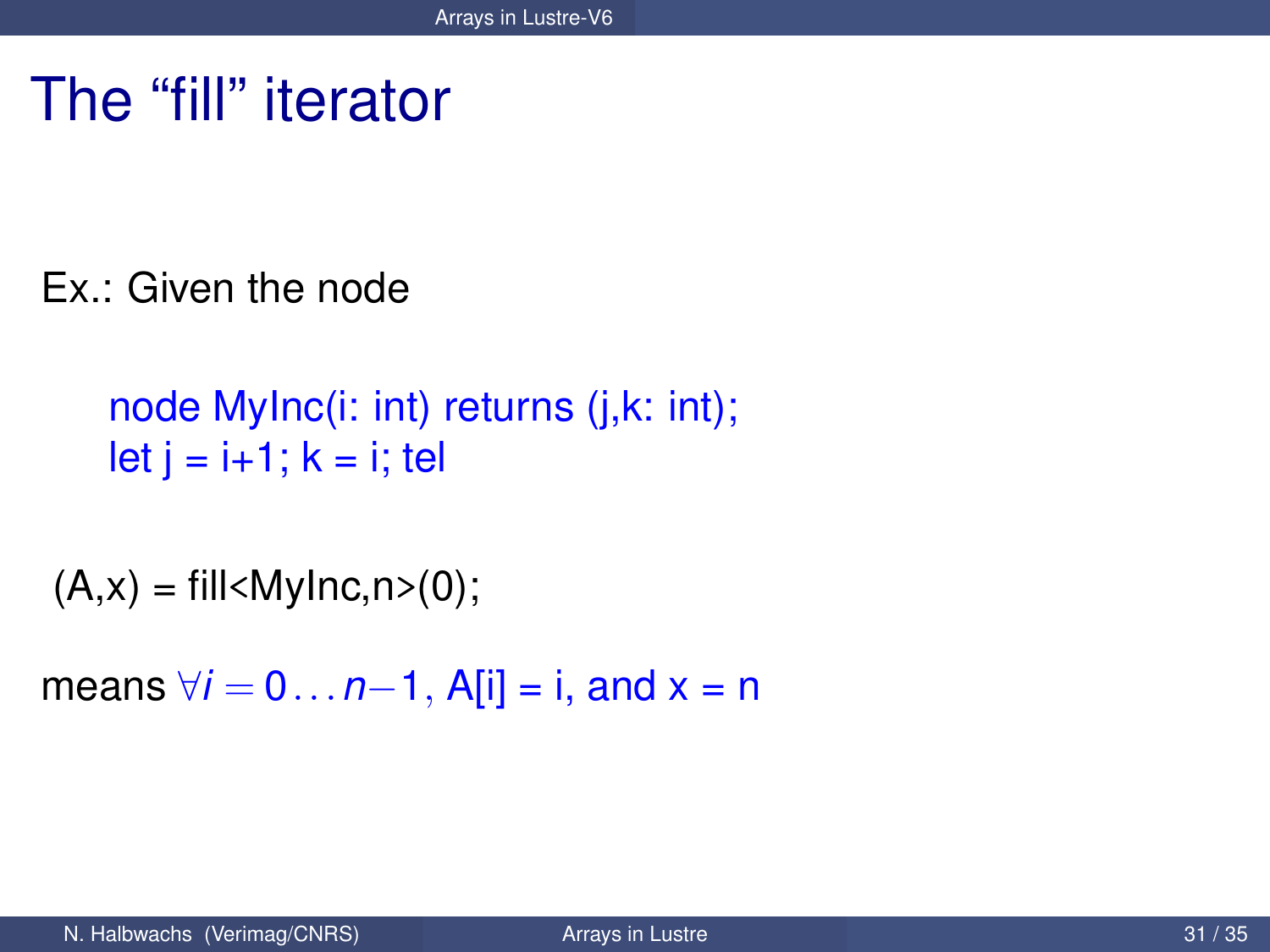## The "mapred" iterator

For any node or operator N, of sort

$$
\tau \times \tau_1 \times \ldots \times \tau_k \to
$$
  

$$
\tau \times \theta_1 \times \ldots \times \theta_\ell
$$

map\_red<N,n> is of sort

$$
\tau \times \tau_1 \hat{n} \times \ldots \times \tau_k \hat{n} \to
$$
  

$$
\tau \times \theta_1 \hat{n} \times \ldots \times \theta_\ell \hat{n}
$$

<span id="page-31-0"></span>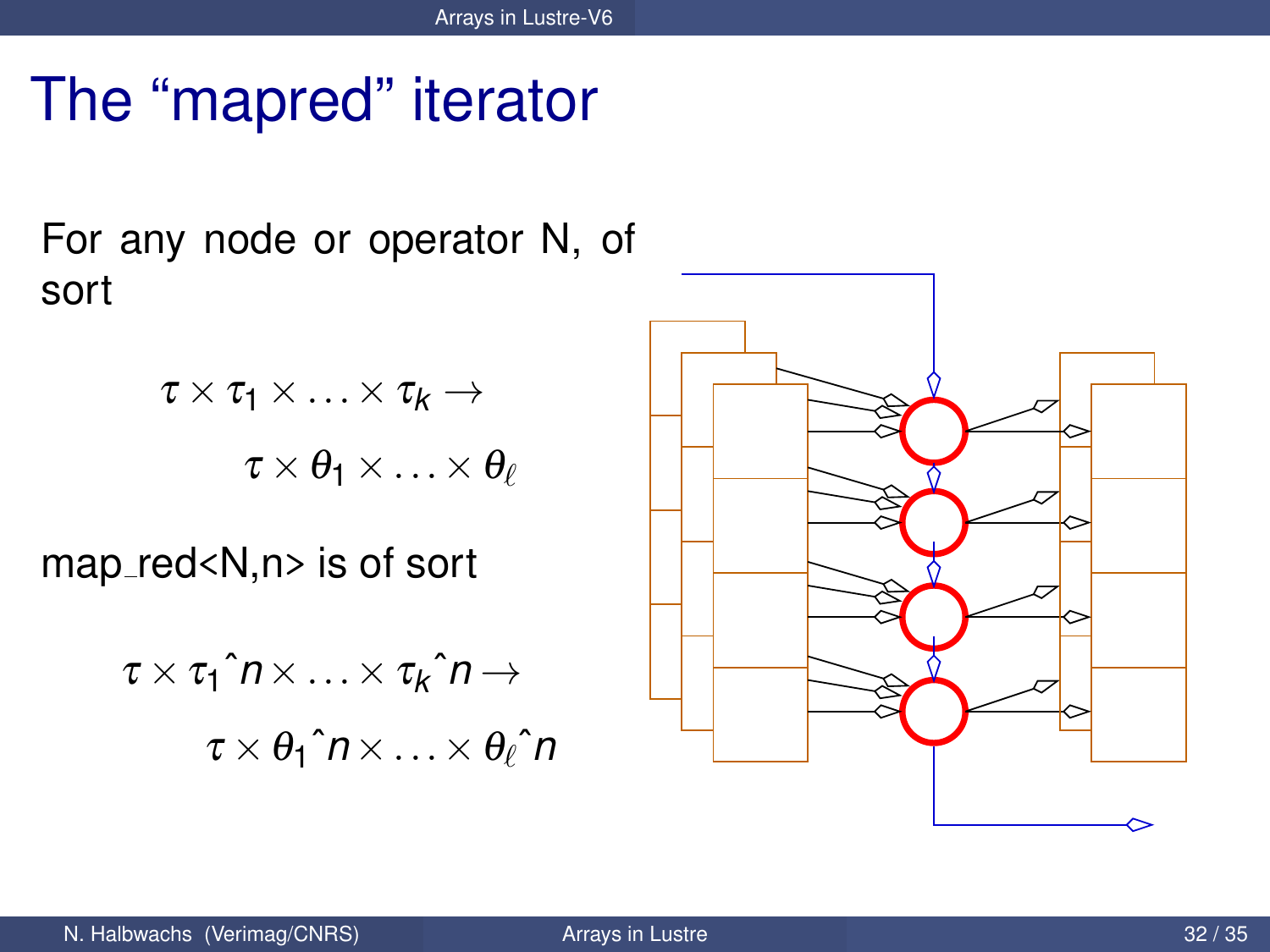## The "mapred" iterator

#### $Fx.$  $(overflow, S) = map_red\n\leq FULL_ADD, n\n\leq false, A, B);$

means

```
\forall i = 0 \dots n-1,(c_{i+1},S[i]) = \text{FULL} \text{ADD}(c_i,\text{ A[i]},\text{ B[i]})c_0 = false
overflow = cn
```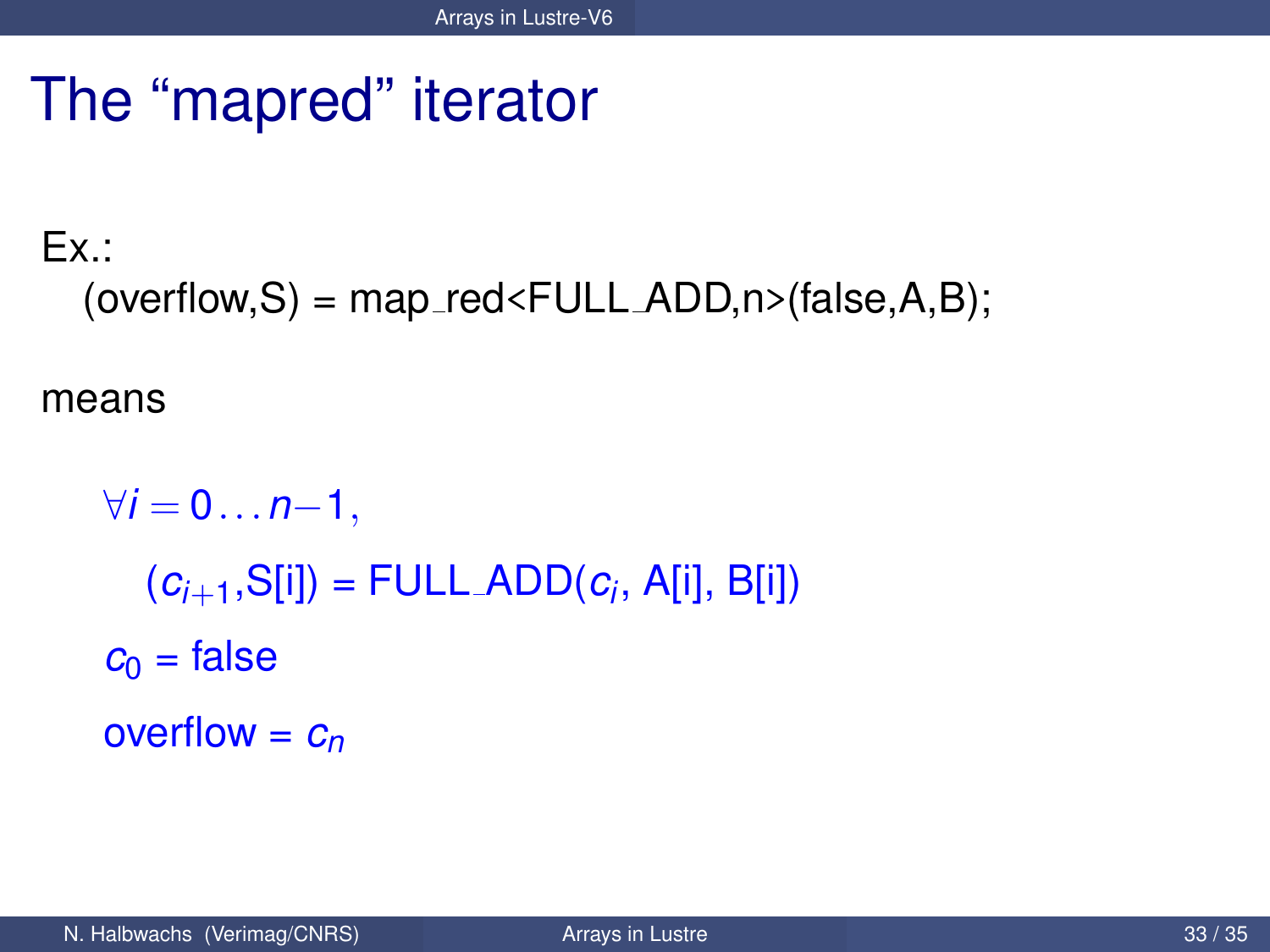## **Conclusions**

Still quite powerful Easy to produce good code Further optimizations [Morel01 . . . ] e.g. map< $N, n$  >  $(map < M, n$   $>(X)) = map < N \circ M, n$   $>(X)$ 



<span id="page-33-0"></span>